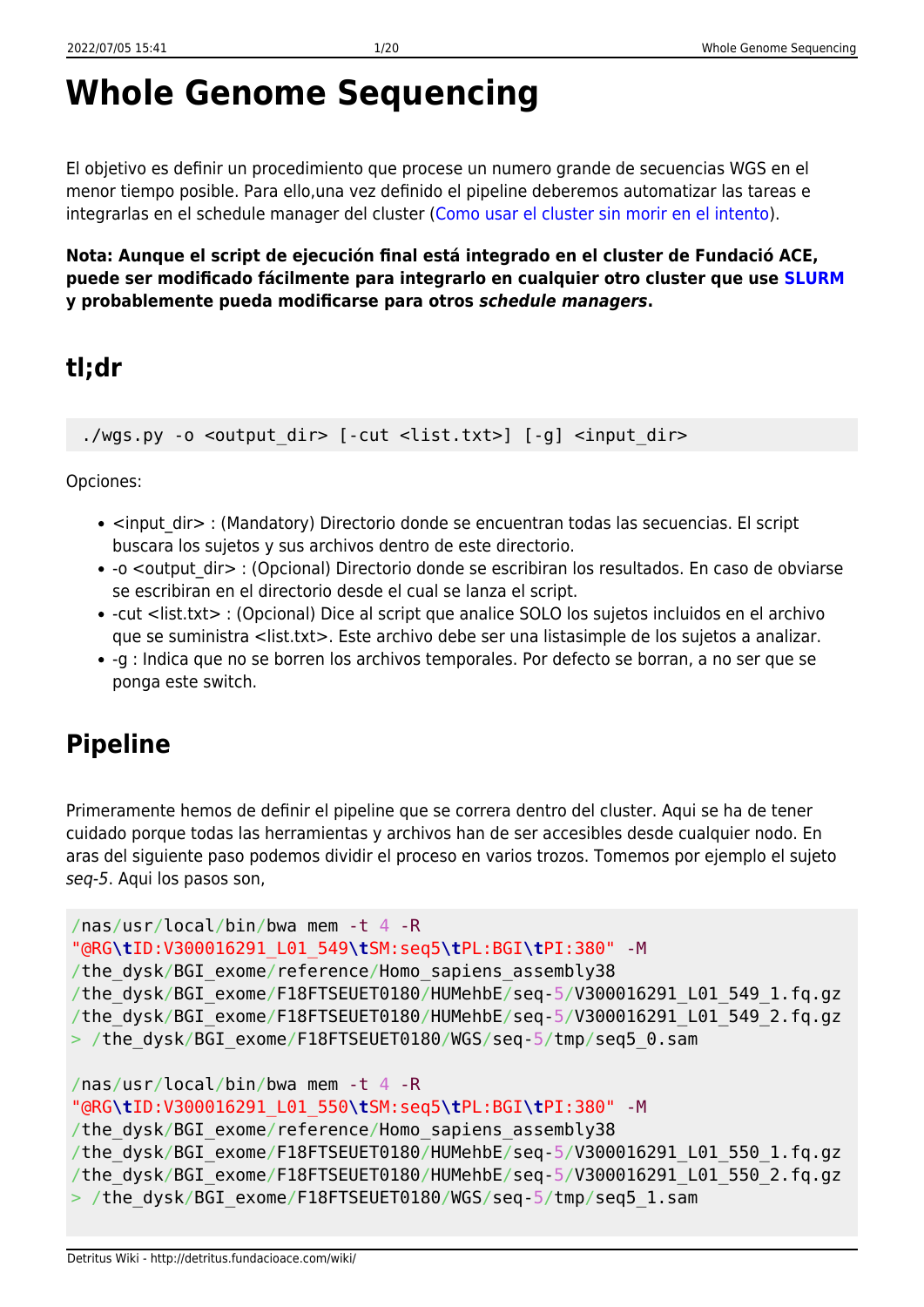```
/nas/usr/local/bin/bwa mem -t 4 -R
"@RG\tID:V300016291_L01_551\tSM:seq5\tPL:BGI\tPI:380" -M
/the dysk/BGI exome/reference/Homo sapiens assembly38
/the_dysk/BGI_exome/F18FTSEUET0180/HUMehbE/seq-5/V300016291_L01_551_1.fq.gz
/the_dysk/BGI_exome/F18FTSEUET0180/HUMehbE/seq-5/V300016291_L01_551_2.fq.gz
> /the dysk/BGI exome/F18FTSEUET0180/WGS/seq-5/tmp/seq5 2.sam
/nas/usr/local/bin/bwa mem -t 4 -R
"@RG\tID:V300016291_L01_552\tSM:seq5\tPL:BGI\tPI:380" -M
/the dysk/BGI exome/reference/Homo sapiens assembly38
/the_dysk/BGI_exome/F18FTSEUET0180/HUMehbE/seq-5/V300016291_L01_552_1.fq.gz
/the_dysk/BGI_exome/F18FTSEUET0180/HUMehbE/seq-5/V300016291_L01_552_2.fq.gz
> /the dysk/BGI exome/F18FTSEUET0180/WGS/seq-5/tmp/seq5 3.sam
java -Djava.io.tmpdir=/nas/osotolongo/tmp/ -Xmx8g -jar
/nas/usr/local/bin/picard.jar MergeSamFiles
I=/the_dysk/BGI_exome/F18FTSEUET0180/WGS/seq-5/tmp/seq5_0.sam
I=/the_dysk/BGI_exome/F18FTSEUET0180/WGS/seq-5/tmp/seq5_1.sam
I=/the_dysk/BGI_exome/F18FTSEUET0180/WGS/seq-5/tmp/seq5_2.sam
I=/the_dysk/BGI_exome/F18FTSEUET0180/WGS/seq-5/tmp/seq5_3.sam
O=/the_dysk/BGI_exome/F18FTSEUET0180/WGS/seq-5/tmp/seq5.sam
java -Djava.io.tmpdir=/nas/osotolongo/tmp/ -Xmx8g -jar
/nas/usr/local/bin/picard.jar SortSam
I=/the_dysk/BGI_exome/F18FTSEUET0180/WGS/seq-5/tmp/seq5.sam
O=/the_dysk/BGI_exome/F18FTSEUET0180/WGS/seq-5/tmp/seq5_sorted.bam
SORT ORDER=coordinate
/nas/software/samtools/bin/samtools index
/the_dysk/BGI_exome/F18FTSEUET0180/WGS/seq-5/tmp/seq5_sorted.bam
/nas/usr/local/bin/verifyBamID --vcf
/the dysk/BGI exome/reference/hapmap 3.3.hg38.vcf.gz --bam
/the_dysk/BGI_exome/F18FTSEUET0180/WGS/seq-5/tmp/seq5_sorted.bam --chip-none
--maxDepth 1000 --precise --verbose --ignoreRG --out
/the_dysk/BGI_exome/F18FTSEUET0180/WGS/seq-5/results/seq5_verifybam |& grep
-v "Skipping marker"
java -Djava.io.tmpdir=/nas/osotolongo/tmp/ -Xmx8g -jar
/nas/usr/local/bin/picard.jar ValidateSamFile IGNORE=MATE NOT FOUND
IGNORE=MISSING_READ_GROUP IGNORE=RECORD_MISSING_READ_GROUP
I=/the_dysk/BGI_exome/F18FTSEUET0180/WGS/seq-5/tmp/seq5_sorted.bam
java -Djava.io.tmpdir=/nas/osotolongo/tmp/ -Xmx8g -jar
/nas/usr/local/bin/picard.jar MarkDuplicates
I=/the_dysk/BGI_exome/F18FTSEUET0180/WGS/seq-5/tmp/seq5_sorted.bam
O=/the_dysk/BGI_exome/F18FTSEUET0180/WGS/seq-5/tmp/seq5_GATKready.bam
METRICS FILE=/the dysk/BGI exome/F18FTSEUET0180/WGS/seq-5/tmp/seq5 metrics.t
xt QUIET=true MAX_RECORDS_IN_RAM=2000000 ASSUME_SORTED=TRUE
CREATE_INDEX=TRUE
java -jar /nas/usr/local/opt/gatk3/GenomeAnalysisTK.jar -T DepthOfCoverage -
R /the dysk/BGI exome/reference/Homo sapiens assembly38.fasta -nt 1 -ct 10 -
ct 15 -ct 20 -ct 30 --omitDepthOutputAtEachBase --omitIntervalStatistics --
omitLocusTable -L
```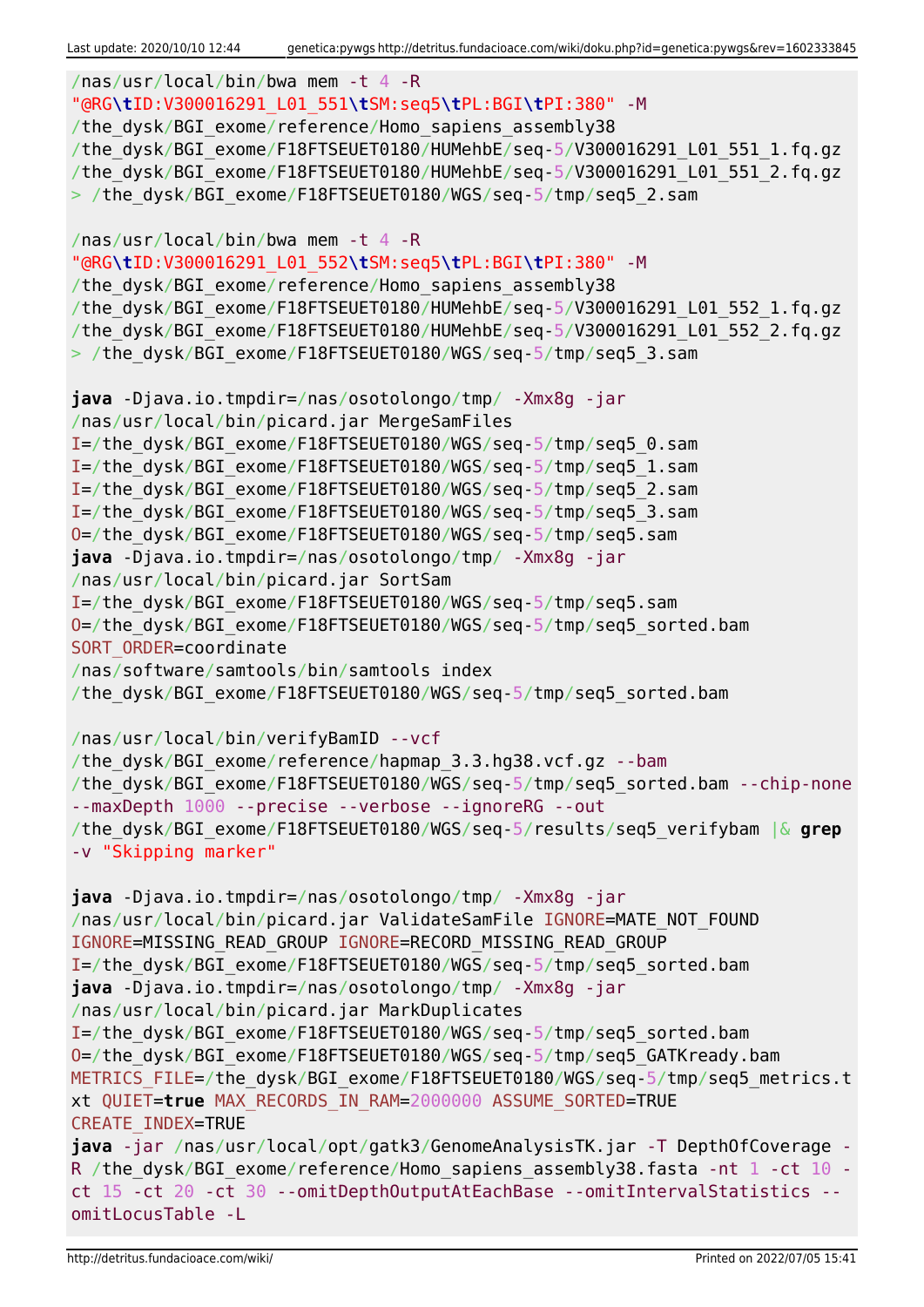| /the dysk/BGI exome/reference/MGI Exome Capture V5 bis2.bed - I<br>/the_dysk/BGI_exome/F18FTSEUET0180/WGS/seq-5/tmp/seq5_GATKready.bam - o<br>/the_dysk/BGI_exome/F18FTSEUET0180/WGS/seq-5/results/seq5_exome_coverage<br>singularity run --cleanenv -B /nas:/nas -B /the_dysk:/the_dysk<br>/usr/local/bin/gatk4.simg gatk --java-options "-                                                                                                              |
|-----------------------------------------------------------------------------------------------------------------------------------------------------------------------------------------------------------------------------------------------------------------------------------------------------------------------------------------------------------------------------------------------------------------------------------------------------------|
| DGATK STACKTRACE ON USER EXCEPTION=true -Xmx16G" BaseRecalibrator - I<br>/the_dysk/BGI_exome/F18FTSEUET0180/WGS/seq-5/tmp/seq5_GATKready.bam -R<br>/the_dysk/BGI_exome/reference/Homo_sapiens_assembly38.fasta --known-sites<br>/the_dysk/BGI_exome/reference/Mills_and_1000G_gold_standard.indels.hg38.vcf.<br>gz --known-sites /the dysk/BGI exome/reference/dbsnp 146.hg38.vcf.gz --                                                                   |
| known-sites<br>/the_dysk/BGI_exome/reference/1000G_phase1.snps.high_confidence.hg38.vcf.gz<br>-0 /the_dysk/BGI_exome/F18FTSEUET0180/WGS/seq-5/tmp/seq5_recal_data.table1<br>singularity run --cleanenv -B /nas:/nas -B /the_dysk:/the_dysk                                                                                                                                                                                                                |
| /usr/local/bin/gatk4.simg gatk --java-options "-<br>DGATK_STACKTRACE_ON_USER_EXCEPTION=true -Xmx16G" ApplyBQSR -R<br>/the dysk/BGI exome/reference/Homo sapiens assembly38.fasta - I<br>/the_dysk/BGI_exome/F18FTSEUET0180/WGS/seq-5/tmp/seq5_GATKready.bam -bqsr-<br>recal-file                                                                                                                                                                          |
| /the_dysk/BGI_exome/F18FTSEUET0180/WGS/seq-5/tmp/seq5_recal_data.table1 -0<br>/the_dysk/BGI_exome/F18FTSEUET0180/WGS/seq-5/results/seq5_recal.bam<br>singularity run --cleanenv -B /nas:/nas -B /the_dysk:/the_dysk<br>/usr/local/bin/gatk4.simg gatk --java-options "-                                                                                                                                                                                   |
| DGATK STACKTRACE ON USER EXCEPTION=true -Xmx16G" AnalyzeCovariates -bqsr<br>/the_dysk/BGI_exome/F18FTSEUET0180/WGS/seq-5/tmp/seq5_recal_data.table1 --<br>plots                                                                                                                                                                                                                                                                                           |
| /the_dysk/BGI_exome/F18FTSEUET0180/WGS/seq-5/results/seq5_AnalyzeCovariates.<br>pdf                                                                                                                                                                                                                                                                                                                                                                       |
| singularity run --cleanenv -B /nas:/nas -B /the dysk:/the dysk                                                                                                                                                                                                                                                                                                                                                                                            |
| /usr/local/bin/gatk4.simg gatk --java-options "-<br>DGATK STACKTRACE ON USER EXCEPTION=true -Xmx16G" BaseRecalibrator -I<br>/the dysk/BGI exome/F18FTSEUET0180/WGS/seq-5/results/seq5 recal.bam -R<br>/the_dysk/BGI_exome/reference/Homo_sapiens_assembly38.fasta --known-sites<br>/the dysk/BGI exome/reference/Mills and 1000G gold standard.indels.hg38.vcf.<br>gz --known-sites /the dysk/BGI exome/reference/dbsnp 146.hg38.vcf.gz --<br>known-sites |
| /the dysk/BGI exome/reference/1000G phasel.snps.high confidence.hg38.vcf.gz<br>-0 /the_dysk/BGI_exome/F18FTSEUET0180/WGS/seq-5/tmp/seq5 recal data.table2<br>singularity run --cleanenv -B /nas:/nas -B /the_dysk:/the_dysk                                                                                                                                                                                                                               |
| /usr/local/bin/gatk4.simg gatk --java-options "-<br>DGATK STACKTRACE ON USER EXCEPTION=true -Xmx16G" AnalyzeCovariates -before<br>/the_dysk/BGI_exome/F18FTSEUET0180/WGS/seq-5/tmp/seq5_recal_data.table1 -<br>after                                                                                                                                                                                                                                      |
| /the_dysk/BGI_exome/F18FTSEUET0180/WGS/seq-5/tmp/seq5_recal_data.table2 -<br>plots /the_dysk/BGI_exome/F18FTSEUET0180/WGS/seq-5/results/seq5_before-<br>after-plots.pdf                                                                                                                                                                                                                                                                                   |
| singularity run --cleanenv -B /nas:/nas -B /the dysk:/the dysk<br>/usr/local/bin/gatk4.simg gatk --java-options "-                                                                                                                                                                                                                                                                                                                                        |
| DGATK STACKTRACE ON USER EXCEPTION=true -Xmx16G" HaplotypeCaller -R<br>/the_dysk/BGI_exome/reference/Homo_sapiens_assembly38.fasta - I<br>/the_dysk/BGI_exome/F18FTSEUET0180/WGS/seq-5/results/seq5_recal.bam -ERC                                                                                                                                                                                                                                        |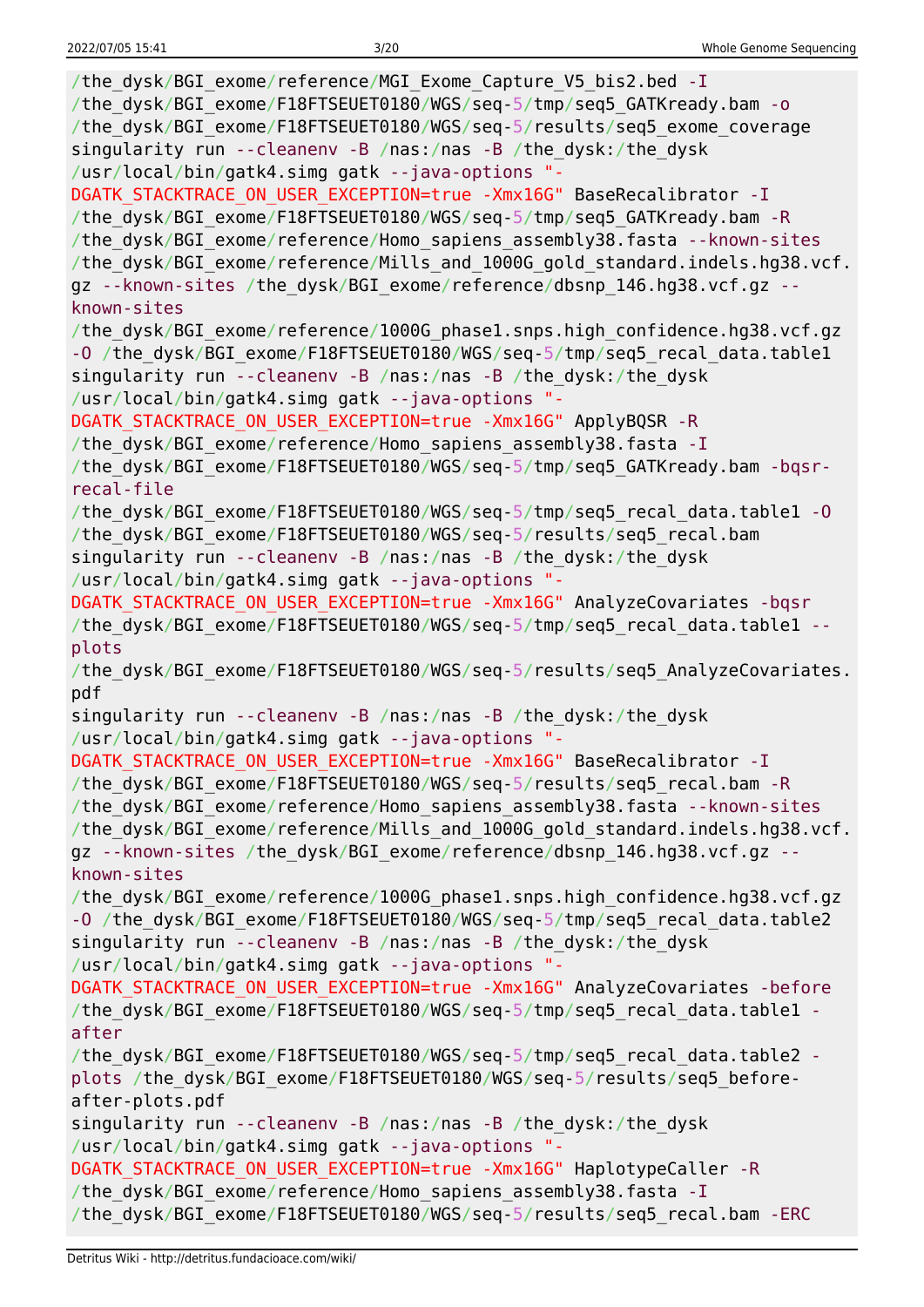GVCF --dbsnp /the\_dysk/BGI\_exome/reference/dbsnp\_146.hg38.vcf.gz -O /the dysk/BGI exome/F18FTSEUET0180/WGS/seq-5/results/seq5 raw.snps.indels.g. vcf.gz singularity run --cleanenv -B /nas:/nas -B /the\_dysk:/the\_dysk /usr/local/bin/gatk4.simg gatk --java-options "- DGATK STACKTRACE ON USER EXCEPTION=true -Xmx16G -XX:+UseConcMarkSweepGC" VariantEval -R /the dysk/BGI\_exome/reference/Homo\_sapiens\_assembly38.fasta -L /the dysk/BGI exome/reference/MGI Exome Capture V5 bis2.bed -D /the\_dysk/BGI\_exome/reference/dbsnp\_146.hg38.vcf.gz -O /the dysk/BGI exome/F18FTSEUET0180/WGS/seq-5/results/seq5 eval.gatkreport -eval /the dysk/BGI exome/F18FTSEUET0180/WGS/seq-5/results/seq5 raw.snps.indels.g. vcf.gz

Este pipeline se ha dividido en varios bloques que dependen unos de otros. Los 4 primeros son independientes y se pueden correr en paralelo. El numero 5 depende de la terminacion de los 4 primeros. Los bloques 6 y 7 dependen del numero 5 pero pueden correrse independientemente.

## **Paralelizacion**

El montaje correcto del pipeline permite la paralelizacioen del procediemiento dentro de cada secuenciacion, pero ademas, debe paralelizarse el procedimientp total. Es decir, cadda sujeto debe correr en paralelo a los demas. Para ello basta crear un sistema de dependencias como el que se muestra en la figura.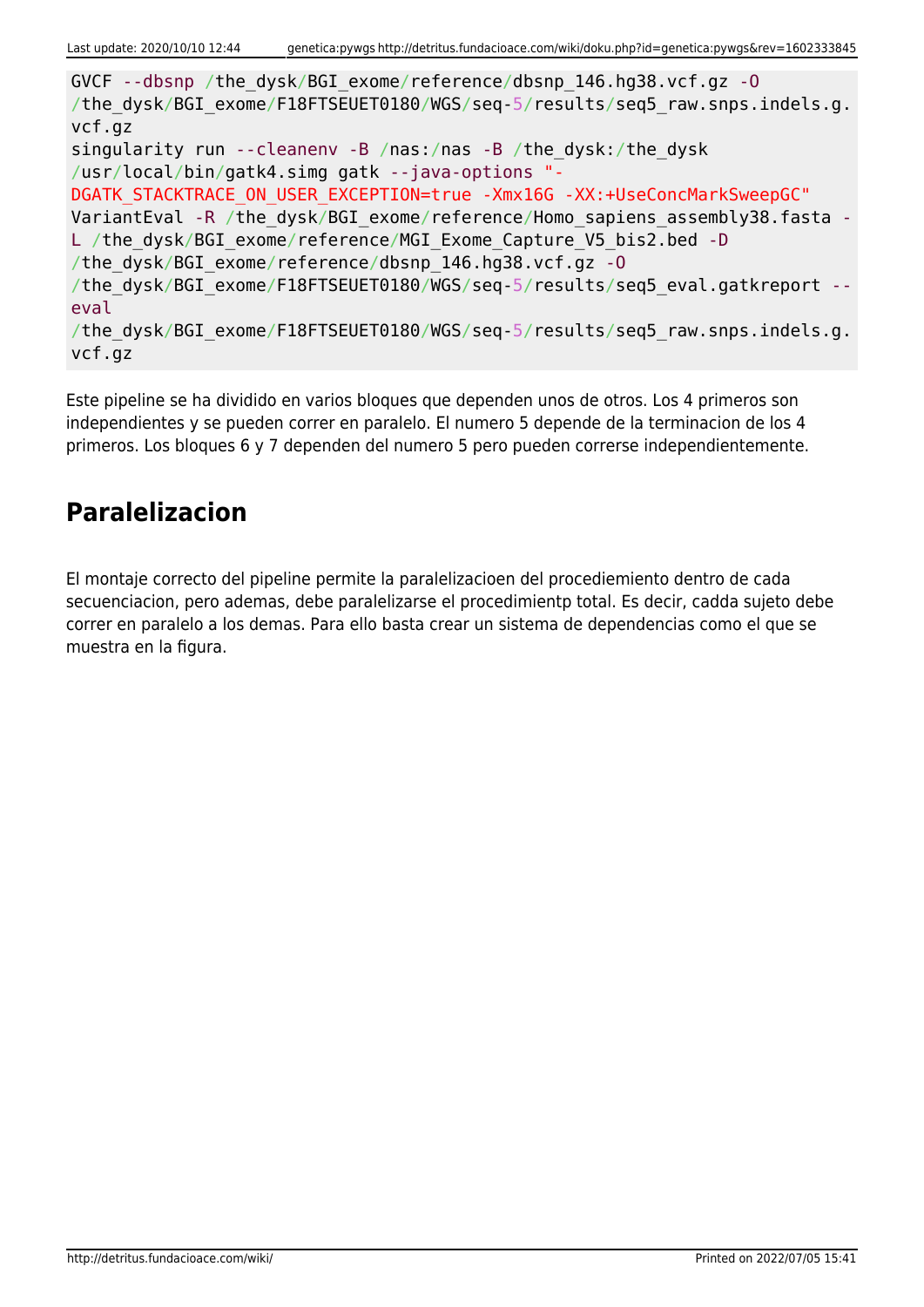

Entonces, una vez definido el pipeline, la secuencia de ejecucion de cada trozo y el modo de paralelizacion seria sencillo definir el flujo de ejecucion si supieramos que archivos iniciales debe cargar cada ejecucion inicial (los bwa).

### **Parsing**

Lo primero que ddebemos saber es que el directorio de input esta compuesto por una lista de subdirectorios cada uno perteneciente a un sujeto distinto.

```
[osotolongo@detritus HUMehbE]$ pwd
/the_dysk/BGI_exome/F18FTSEUET0180/HUMehbE
[osotolongo@detritus HUMehbE]$ ls
BGI Data List F18FTSEUET0180 filled.pdf md5sum.check
seq-1 seq-11 seq-13 seq-15 seq-17 seq-19 seq-20 seq-22 seq-24
seq-26 seq-28 seq-4 seq-6 seq-8
BGI Sequencing Analysis Report F18FTSEUET0180 HUMehbE.pdf md5sum.txt
seq-10 seq-12 seq-14 seq-16 seq-18 seq-2 seq-21 seq-23 seq-25
seq-27 seq-3 seq-5 seq-7 seq-9
```
Para cada sujeto hay una lista de ocho archivos que deben parearse segun el nombre de archivo.

[osotolongo@detritus HUMehbE]\$ ls seq-5/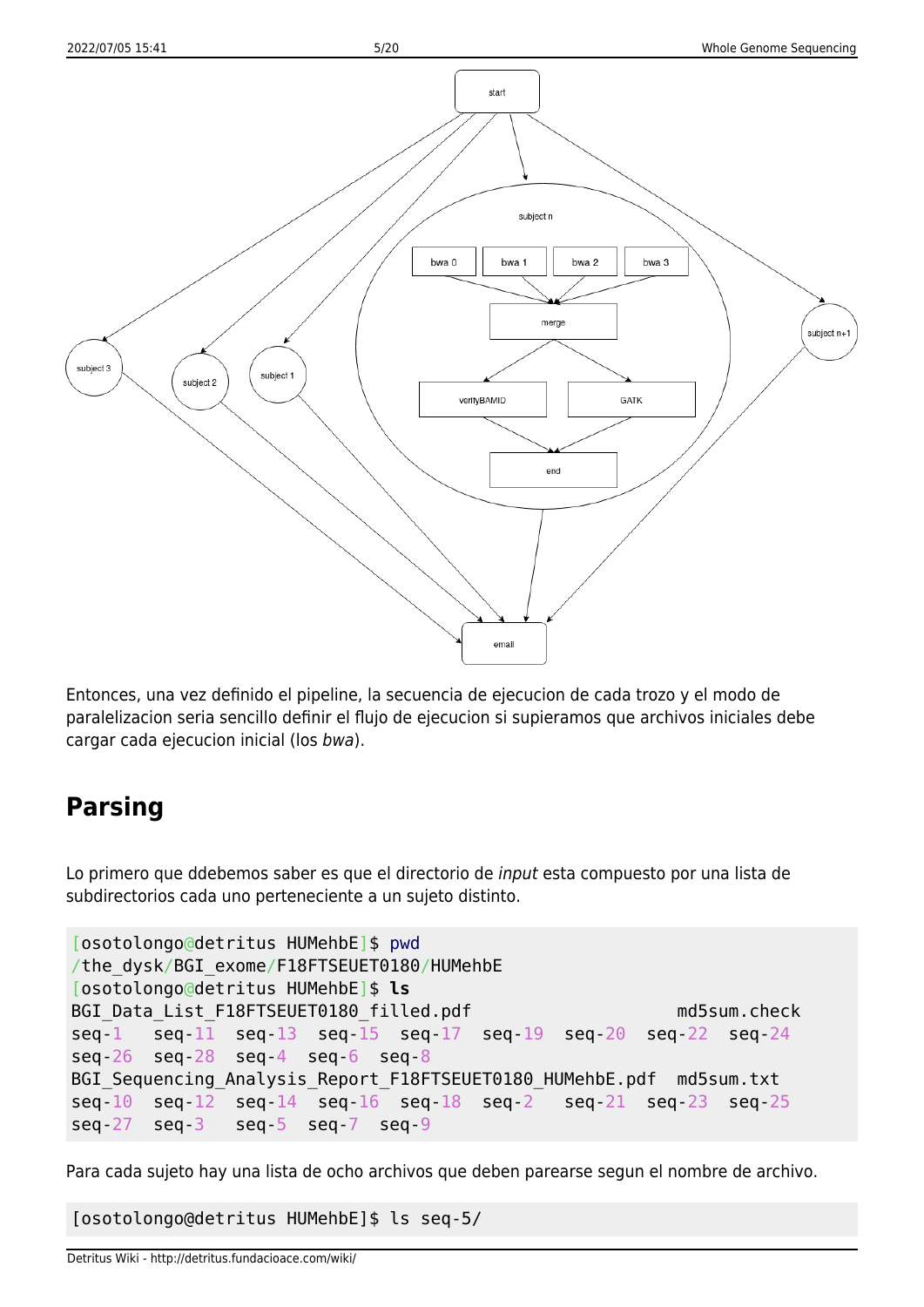Last update: 2020/10/10 12:44 genetica:pywgs http://detritus.fundacioace.com/wiki/doku.php?id=genetica:pywgs&rev=1602333845

| V300016291 L01 549 1.fg.gz V300016291 L01 550 1.fg.gz |  |
|-------------------------------------------------------|--|
| V300016291 L01 551 1.fg.gz V300016291 L01 552 1.fg.gz |  |
| V300016291 L01 549 2.fq.gz V300016291 L01 550 2.fq.gz |  |
| V300016291 L01 551 2.fq.gz V300016291 L01 552 2.fq.gz |  |

En este ejemplo deben parearse,

- V300016291\_L01\_549\_1.fq.gz y V300016291\_L01\_549\_2.fq.gz
- V300016291 L01 550 1.fq.gz y V300016291 L01 550 2.fq.gz
- V300016291 L01 551 1.fq.gz y V300016291 L01 551 2.fq.gz
- V300016291 L01 552 1.fg.gz y V300016291 L01 552 2.fg.gz

asi que la estructura a seguir es bastante clara. No obstante a que los nombres de archivo varian entre sujetos, siguen la misma estructura.

[osotolongo@detritus HUMehbE]\$ ls seq-10 V300016281\_L01\_553\_1.fq.gz V300016281\_L01\_554\_1.fq.gz V300016281\_L01\_555\_1.fq.gz V300016281\_L01\_556\_1.fq.gz V300016281\_L01\_553\_2.fq.gz V300016281\_L01\_554\_2.fq.gz V300016281\_L01\_555\_2.fq.gz V300016281\_L01\_556\_2.fq.gz

Lo que voy hacer entonces es definir un hash donde se guarda la informacion relativa a cada sujeto (incluidos los patrones en los archivos originales) y a partir de ahi construir los scripts.

Veamos, primero leo el input dir

```
lpath = os.pathr<sub>obs</sub>, abspath(src dir)</sub>
dir cont = next(os.walk(src dir))[1]
```
luego, en dependencia de las opciones puedo reducir la lista o no,

```
if cfile and os.path.isfile(cfile):
 open(cfile, 'r')read().splitlines()dir cont = set(dir cont) - set(cuts)
```
y ahora lleno el hash de datos,

```
for pollo in dir cont:
  fq list = []fq files = next(os.walk(lpath+'/'+pollo))[2] for fq in fq_files:
     ids = re.search(r"^V(\d*?)\_L(\d*?)\_(\d*?)\_\d\.fq\.gz$", fq)
    fq name ='V'+ids.group(1)+' L'+ids.group(2)
    fq list.append(ids.group(3))
```
### **Programatic tree**

[Ya casi esta, ahora por cada sujeto guardado pueden definirse los primeros 4 procesos,](#page--1-0)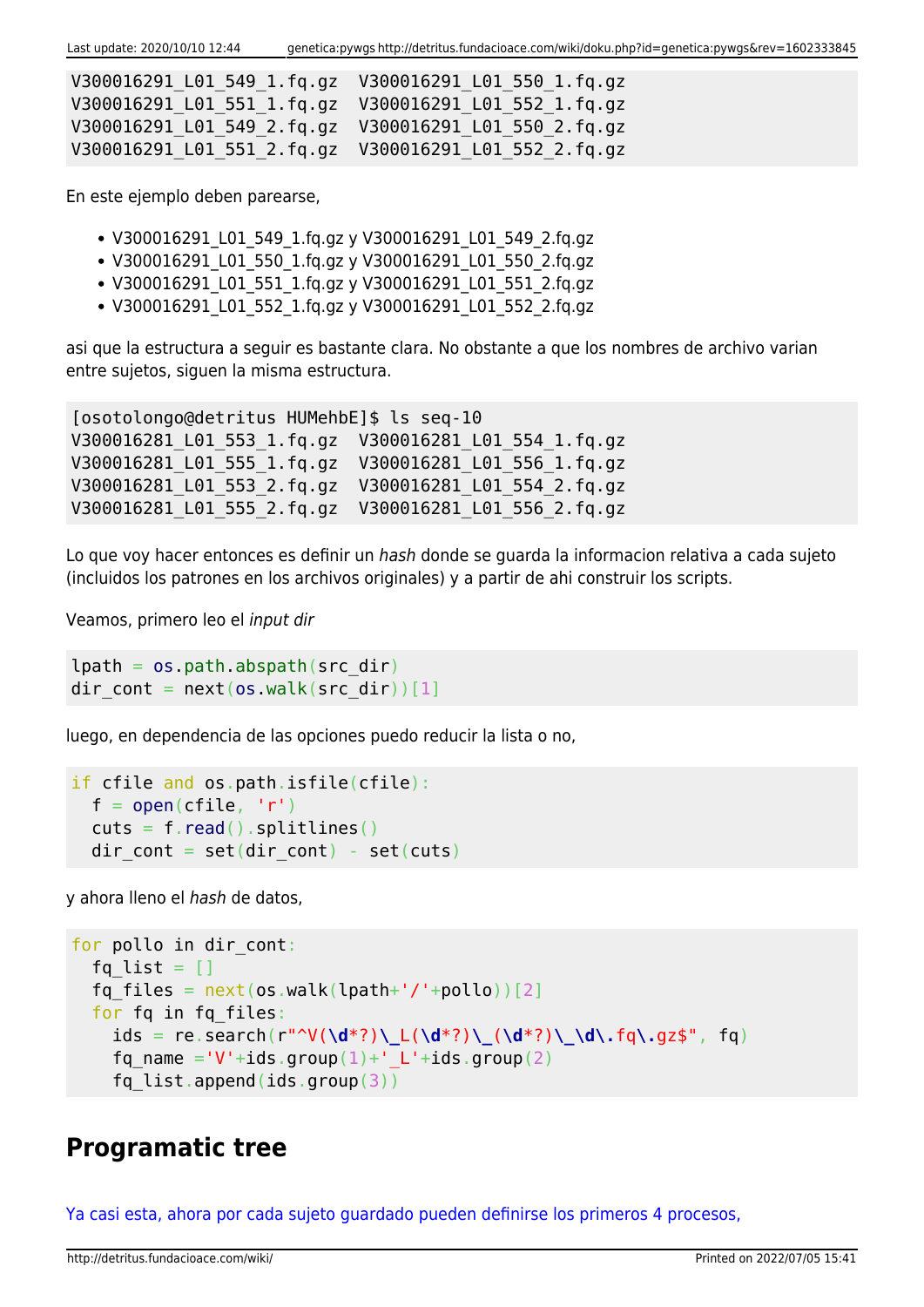```
for (my $i=0; $i<4; $i++){}my $fqid = $finfo{$pollo}{'rg_list'}[2*si];my $orderfile = $outdir.'/bwa_'.$pollo.' '.$i.'.sh';
                open ORD, ">$orderfile" or die "Couldnt create file";
                print ORD '#!/bin/bash'. "\n";print ORD '#SBATCH -J sam '.$pollo."\n";
                print ORD '#SBATCH --time=24:0:0'."\n";
                print ORD '#SBATCH -o ' $outdir '/bwa ' $pollo '-%j' "\n";
                print ORD '#SBATCH -c 8'."\n";
                print ORD '#SBATCH --mem-per-cpu=4G' "\n";
                print ORD '#SBATCH -p fast'."\n";
                print ORD '#SBATCH --mail-
type=FAIL, TIME LIMIT, STAGE OUT'. "\n"; #no quieres que te mande email de todo
                print ORD '#SBATCH --mail-user='."$ENV{'USER'}\n";
                print ORD $bwa.' mem -t 4 -R
"@RG\tID:'.$finfo{$pollo}{'fq name'}.' '.$fqid.'\tSM:'.$pname.'\tPL:BGI\tPI:
380" - M ' $ref dir.'/Homo sapiens assembly38
'.$finfo{$pollo}{'path'}.'/'.$finfo{$pollo}{'fq_name'}.'_'.$fqid.'_1.fq.gz
'.$finfo{$pollo}{'path'}.'/'.$finfo{$pollo}{'fq_name'}.'_'.$fqid.'_2.fq.gz >
'.$tmpdir.'/'.$pname.''.§i.*si.'sam';print ORD "\n";
                close ORD:
                $gsconv = 'I=' .$tmpdir.'/'.$pname.''_'.$i.'.sam ';system("sbatch $orderfile");
        ł
```
El numero 5 se hace que dependa de estos 4.

```
my $orderfile = $outdir.'/merge '.$pollo.'.sh';
        open ORD, ">$orderfile";
        print ORD '#!/bin/bash'."\n";
        print ORD '#SBATCH -J sam '.$pollo."\n";
        print ORD '#SBATCH -p fast'."\n";
        print ORD '#SBATCH -o '.$outdir.'/merge '.$pollo.'-%j'."\n";
        print ORD '#SBATCH -c 8'."\n";
        print ORD '#SBATCH --mem-per-cpu=4G'."\n":
        print ORD '#SBATCH -p fast'."\n\n'\nprint ORD '#SBATCH --mail-type=FAIL, TIME_LIMIT, STAGE_OUT'. "\n"; #no
quieres que te mande email de todo
        print ORD '#SBATCH --mail-user='."$ENV{'USER'}\n";
        print ORD $picard.' MergeSamFiles '.$gsconv.'
0 = ' .$tmpdir.''/'.$pname.' .sann'." \n'';print ORD $picard.' SortSam I=' $tmpdir.'/' $pname.'.sam
0='.$tmpdir.'/'.$pname.' sorted.bam SORT ORDER=coordinate'."\n";
        print ORD $samtools.' index '.$tmpdir.'/'.$pname.' sorted.bam'."\n";
        close ORD:
        my $order = 'sbatch --dependency=singleton '.$orderfile;
        my $ujobid = `$order`;
```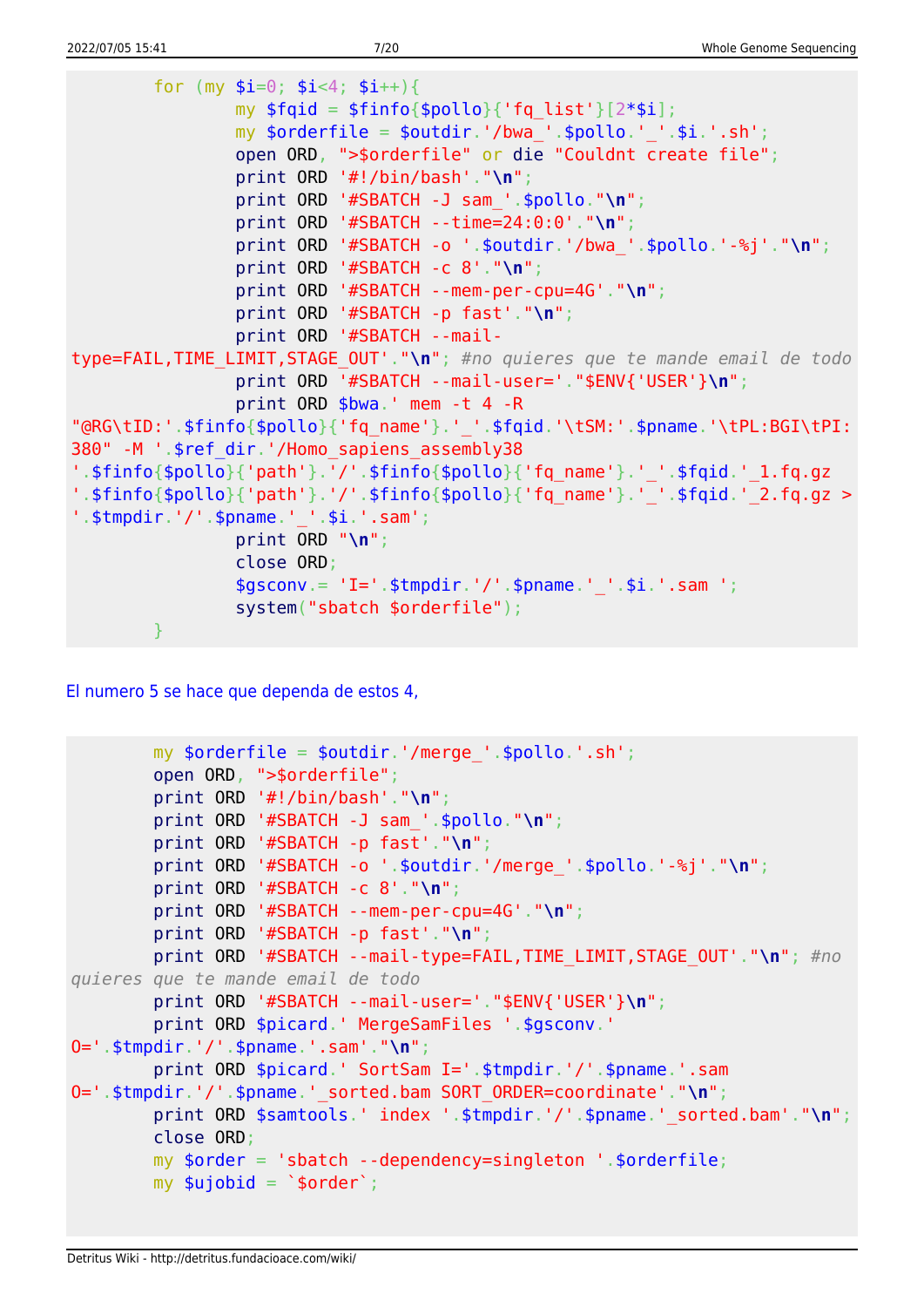Last update: 2020/10/10 12:44 genetica:pywgs http://detritus.fundacioace.com/wiki/doku.php?id=genetica:pywgs&rev=1602333845

```
split ' ', $ujobid )[-1 ];
```
#### [El 6 y el 7 dependen del 5,](#page--1-0)

```
 $orderfile = $outdir.'/verify_'.$pollo.'.sh';
         open ORD, ">$orderfile";
         print ORD '#!/bin/bash'."\n";
         print ORD '#SBATCH -J verify_'.$pollo."\n";
         print ORD '#SBATCH -p fast'."\n";
         print ORD '#SBATCH -o '.$outdir.'/verify_'.$pollo.'-%j'."\n";
         print ORD '#SBATCH -c 4'."\n";
         print ORD '#SBATCH --mem-per-cpu=4G'."\n";
         print ORD '#SBATCH -p fast'."\n";
         print ORD '#SBATCH --mail-type=FAIL,TIME_LIMIT,STAGE_OUT'."\n"; #no
quieres que te mande email de todo
         print ORD '#SBATCH --mail-user='."$ENV{'USER'}\n";
         print ORD $verifybamib. ' --vcf '.$ref_dir.'/hapmap_3.3.hg38.vcf.gz
--bam '.$tmpdir.'/'.$pname.'_sorted.bam --chip-none --maxDepth 1000 --
precise --verbose --ignoreRG --out '.$resdir.'/'.$pname.'_verifybam |& grep
-v "Skipping marker"'."\n";
         close ORD;
         $order = 'sbatch --dependency=afterok:'.$ujobid.' '.$orderfile;
        my $jobid = '~border';split ' ', $jobid )[-1 ]; push @jobids, $jobid;
        $orderfile = $outdir.'/value'date'.spollo.'.sh'; open ORD, ">$orderfile";
         print ORD '#!/bin/bash'."\n";
         print ORD '#SBATCH -J validate_'.$pollo."\n";
         print ORD '#SBATCH -p fast'."\n";
         print ORD '#SBATCH -o '.$outdir.'/validate_'.$pollo.'-%j'."\n";
         print ORD '#SBATCH -c 12'."\n";
         print ORD '#SBATCH --mem-per-cpu=4G'."\n";
         print ORD '#SBATCH -p fast'."\n";
         print ORD '#SBATCH --mail-type=FAIL,TIME_LIMIT,STAGE_OUT'."\n"; #no
quieres que te mande email de todo
         print ORD '#SBATCH --mail-user='."$ENV{'USER'}\n";
        print ORD $picard.' ValidateSamFile IGNORE=MATE NOT FOUND
IGNORE=MISSING_READ_GROUP IGNORE=RECORD_MISSING_READ_GROUP
I='.$tmpdir.'/'.$pname.'_sorted.bam'."\n";
         print ORD $picard.' MarkDuplicates
I='.$tmpdir.'/'.$pname.'_sorted.bam O='.$tmpdir.'/'.$pname.'_GATKready.bam
METRICS_FILE='.$resdir.'/'.$pname.'_metrics.txt QUIET=true
MAX RECORDS IN RAM=2000000 ASSUME SORTED=TRUE CREATE INDEX=TRUE'."\n";
         print ORD $gatk3.' -T DepthOfCoverage -R
'.$ref_dir.'/Homo_sapiens_assembly38.fasta -nt 1 -ct 10 -ct 15 -ct 20 -ct 30
--omitDepthOutputAtEachBase --omitIntervalStatistics --omitLocusTable -L
'.$ref dir.'/MGI Exome Capture V5 bis2.bed -I
```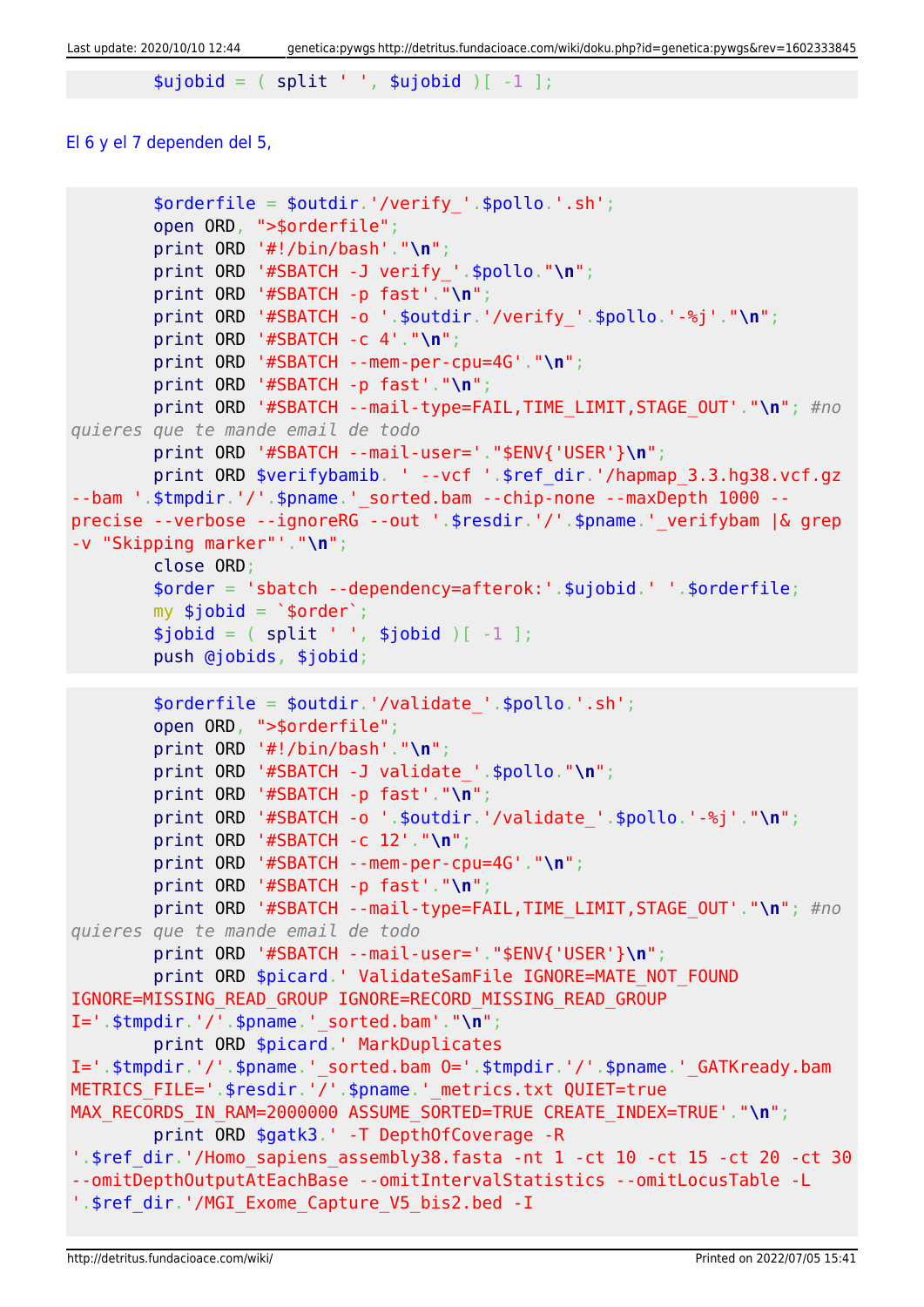'.\$tmpdir.'/'.\$pname.' GATKready.bam -o '.\$resdir.'/'.\$pname.'\_exome\_coverage'."**\n**"; [print](http://perldoc.perl.org/functions/print.html) ORD \$gatk4.' BaseRecalibrator -I '.\$tmpdir.'/'.\$pname.' GATKready.bam -R '.\$ref dir.'/Homo sapiens assembly38.fasta --known-sites '.\$ref dir.'/Mills and 1000G gold standard.indels.hg38.vcf.gz --known-sites '.\$ref\_dir.'/dbsnp\_146.hg38.vcf.gz --known-sites '.\$ref\_dir.'/1000G\_phase1.snps.high\_confidence.hg38.vcf.gz -O '.\$resdir.'/'.\$pname.'\_recal\_data.table1'."**\n**"; [print](http://perldoc.perl.org/functions/print.html) ORD \$gatk4.' ApplyBQSR -R '.\$ref dir.'/Homo sapiens assembly38.fasta -I '.\$tmpdir.'/'.\$pname.' GATKready.bam -bqsr-recal-file '.\$resdir.'/'.\$pname.'\_recal\_data.table1 -O '.\$resdir.'/'.\$pname.'\_recal.bam'."**\n**"; [print](http://perldoc.perl.org/functions/print.html) ORD \$gatk4.' AnalyzeCovariates -bqsr '.\$resdir.'/'.\$pname.'\_recal\_data.table1 --plots '.\$resdir.'/'.\$pname.'\_AnalyzeCovariates.pdf'."**\n**"; [print](http://perldoc.perl.org/functions/print.html) ORD \$gatk4.' BaseRecalibrator -I '.\$resdir.'/'.\$pname.' recal.bam -R '.\$ref\_dir.'/Homo\_sapiens\_assembly38.fasta --known-sites '.\$ref dir.'/Mills and 1000G gold standard.indels.hg38.vcf.gz --known-sites '.\$ref\_dir.'/dbsnp\_146.hg38.vcf.gz --known-sites '.\$ref\_dir.'/1000G\_phase1.snps.high\_confidence.hg38.vcf.gz -O '.\$resdir.'/'.\$pname.'\_recal\_data.table2'."**\n**"; [print](http://perldoc.perl.org/functions/print.html) ORD \$gatk4.' AnalyzeCovariates -before '.\$resdir.'/'.\$pname.'\_recal\_data.table1 -after '.\$resdir.'/'.\$pname.' recal data.table2 -plots '.\$resdir.'/'.\$pname.'\_before-after-plots.pdf'."**\n**"; [print](http://perldoc.perl.org/functions/print.html) ORD \$gatk4.' HaplotypeCaller -R '.\$ref\_dir.'/Homo\_sapiens\_assembly38.fasta -I '.\$resdir.'/'.\$pname.' recal.bam -ERC GVCF --dbsnp '.\$ref\_dir.'/dbsnp\_146.hg38.vcf.gz -O '.\$resdir.'/'.\$pname.'\_raw.snps.indels.g.vcf.gz'."**\n**"; [print](http://perldoc.perl.org/functions/print.html) ORD \$gatk4\_l.' VariantEval -R '.\$ref dir.'/Homo sapiens assembly38.fasta -L '.\$ref\_dir.'/MGI\_Exome\_Capture\_V5\_bis2.bed -D '.\$ref\_dir.'/dbsnp\_146.hg38.vcf.gz -O '.\$resdir.'/'.\$pname.'\_eval.gatkreport --eval '.\$resdir.'/'.\$pname.'\_raw.snps.indels.g.vcf.gz'."**\n**"; [close](http://perldoc.perl.org/functions/close.html) ORD; \$order = 'sbatch --dependency=afterok:'.\$ujobid.' '.\$orderfile;  $$jobid = 'border';$  $$jobid = ( split ' ', $jobid )[-1 ];$  $$jobid = ( split ' ', $jobid )[-1 ];$  $$jobid = ( split ' ', $jobid )[-1 ];$ [push](http://perldoc.perl.org/functions/push.html) @jobids, \$jobid;

[y por ultimo, hay un proceso que depende de que terminen todos los demas \(TODOS\) y lo que hace](#page--1-0) [es limpiar los archivos temporales y enviar un email de finalizacion,](#page--1-0)

```
my \text{forderfile} = \text{solution}, '/wgs end.sh';
open ORD, ">$orderfile";
print ORD '#!/bin/bash'."\n";
```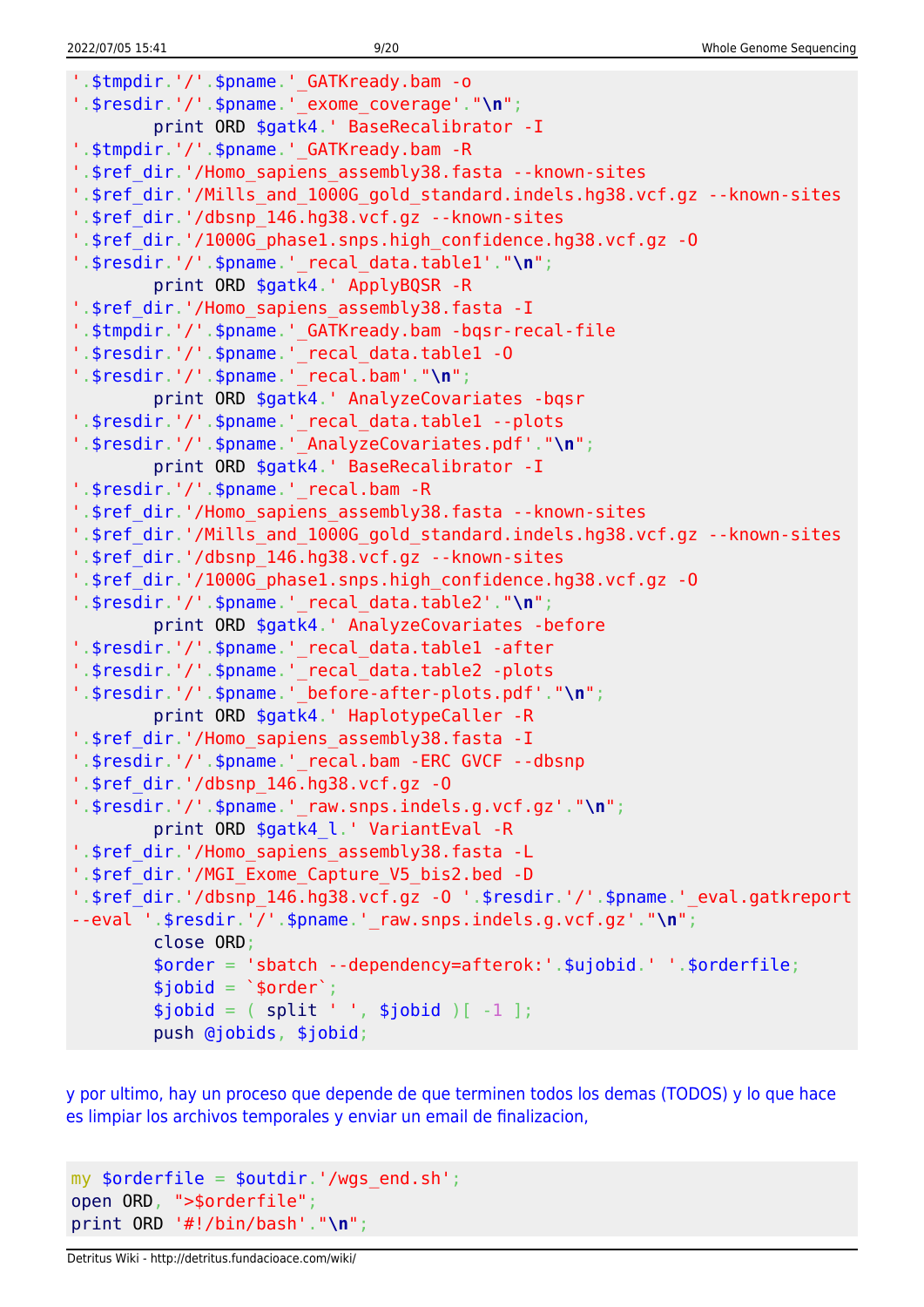```
Last update: 2020/10/10 12:44 genetica:pywgs http://detritus.fundacioace.com/wiki/doku.php?id=genetica:pywgs&rev=1602333845
```

```
print ORD '#SBATCH -J wgs_end'."\n";
print ORD '#SBATCH --mail-type=END'."\n"; #email cuando termine o falle
print ORD '#SBATCH --mail-user='."$ENV{'USER'}\n";
print ORD '#SBATCH -o '.$outdir.'/wgs_end-%j'."\n";
unless ($debug){
         print ORD "rm -rf $w_dir/*/tmp\n";
}else{
        print ORD ":\n";
}
close ORD;
my join(','',@jobids);my $order = 'sbatch --depend=afterok:'.$sjobs.' '.$orderfile;
print "$order\n";
exec($order);
```
[La magia completa aqui, en menos de 200 lineas](#page--1-0)

#### [wgs.pl](http://detritus.fundacioace.com/wiki/doku.php?do=export_code&id=genetica:pywgs&codeblock=13)

```
#!/usr/bin/perl
# Copyright 2020 O. Sotolongo <asqwerty@gmail.com>
#
# This program is free software; you can redistribute it and/or modify
# it under the terms of the GNU General Public License as published by
# the Free Software Foundation; either version 2 of the License, or
# (at your option) any later version.
#
# This program is distributed in the hope that it will be useful,
# but WITHOUT ANY WARRANTY; without even the implied warranty of
# MERCHANTABILITY or FITNESS FOR A PARTICULAR PURPOSE. See the
# GNU General Public License for more details.
use strict; use warnings;
use File::Find::Rule;
use File::Slurp qw(read_file);
use Data::Dump qw(dump);
#################################################################
################### rellenar los paths sistema ##################
#################################################################
my \frac{1}{2} ref dir = '/the dysk/BGI exome/reference';
my $bwa ='/nas/usr/local/bin/bwa';
#my $picard = 'java -jar /nas/usr/local/bin/picard.jar';
my $picard = 'java -Djava.io.tmpdir=/nas/'.$ENV{'USER'}.'/tmp/ -Xmx8g -
jar /nas/usr/local/bin/picard.jar';
my $samtools = '/nas/software/samtools/bin/samtools';
my $verifybamib = '/nas/usr/local/bin/verifyBamID';
my $gatk3 = 'java -jar /nas/usr/local/opt/gatk3/GenomeAnalysisTK.jar';
```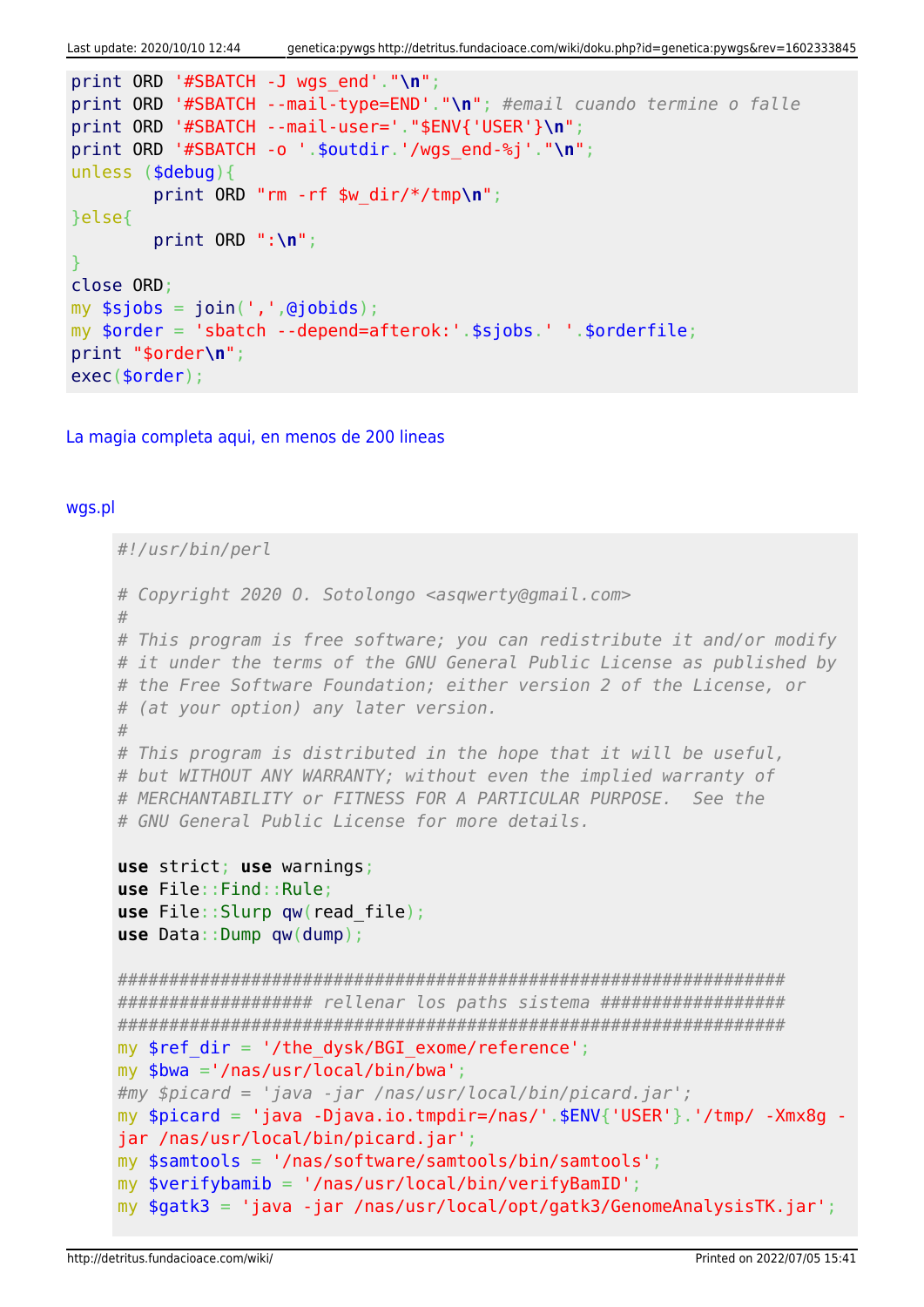```
\#my $gatk4 = '/nas/usr/local/opt/gatk4/gatk --java-options "-
DGATK STACKTRACE ON USER EXCEPTION=true -Xmx16G"';
\#my $gatk4 l = '/nas/usr/local/opt/gatk4/gatk --java-options "-
DGATK STACKTRACE ON USER EXCEPTION=true -Xmx16G -Xmx16G -
XX:+UseConcMarkSweepGC"';
my $gatk4 = 'singularity run --cleanenv -B /nas:/nas -B/the dysk:/the dysk /usr/local/bin/gatk4.simg gatk --java-options "-
DGATK STACKTRACE ON USER EXCEPTION=true -Xmx16G"';
my $gatk4 l = 'singularity run --cleanenv -B /nas:/nas -B/the dysk:/the dysk /usr/local/bin/gatk4.simg gatk --java-options "-
DGATK STACKTRACE ON USER EXCEPTION=true -Xmx16G -
XX:+UseConcMarkSweepGC"';
my $cfile:
my $outdatadir;
my $debug = \theta;
\triangleARGV = (" - h") unless \triangleARGV;
while (@ARGV and $ARGV[0] =~ /-/) {
    \overline{\$} = shift;
    last if / --$/;
    if (\wedge^2-cut/) { $cfile = shift; chomp($cfile);}if (\wedge \neg o) { $outdatadir = shift; }
    if (\wedge^{\wedge}-g/) { $debug = 1;}
\mathcal{F}my $src dir = shift;$src dir = ~ s/\1$//;
my $find rule = File::Find::Rule->new;
my @ppaths = $find rule->maxdepth(1)->directory->in($src dir);
(appaths = \alpha = \frac{1}{3} = \frac{1}{3} = \frac{1}{3} = \frac{1}{3} = \frac{1}{3} = \frac{1}{3} = \frac{1}{3} = \frac{1}{3} = \frac{1}{3} = \frac{1}{3} = \frac{1}{3} = \frac{1}{3} = \frac{1}{3} = \frac{1}{3} = \frac{1}{3} = \frac{1}{3} = \frac{1}{3} = \fracmy %ltpaths = map { /.*\/(.*)?$/ => $ } @ppaths;
my %finfo;
my %lpaths;
if(\text{script }\&\&\text{ -}e \text{ to }t\&\text{ -}f \text{ to }t\&\text{ -}fmy Qcuts = read_file $cfile;
         chomp @cuts;
         foreach my $cut (@cuts){
                  if(qrep \ {scut} \ %ltpaths){
                           \{5 \text{paths} \cdot \text{scut}\} = \{1 \text{tpaths} \cdot \text{scut}\};ł
         J.
}else{
         \lambdalpaths = \lambdaltpaths;
<sup>T</sup>
# Creo el entorno de ejecucion
my $tmp shift = '/nas/'.$ENV{''USER'}'.'tmp/';mkdir $tmp shit;
my $wdir;
```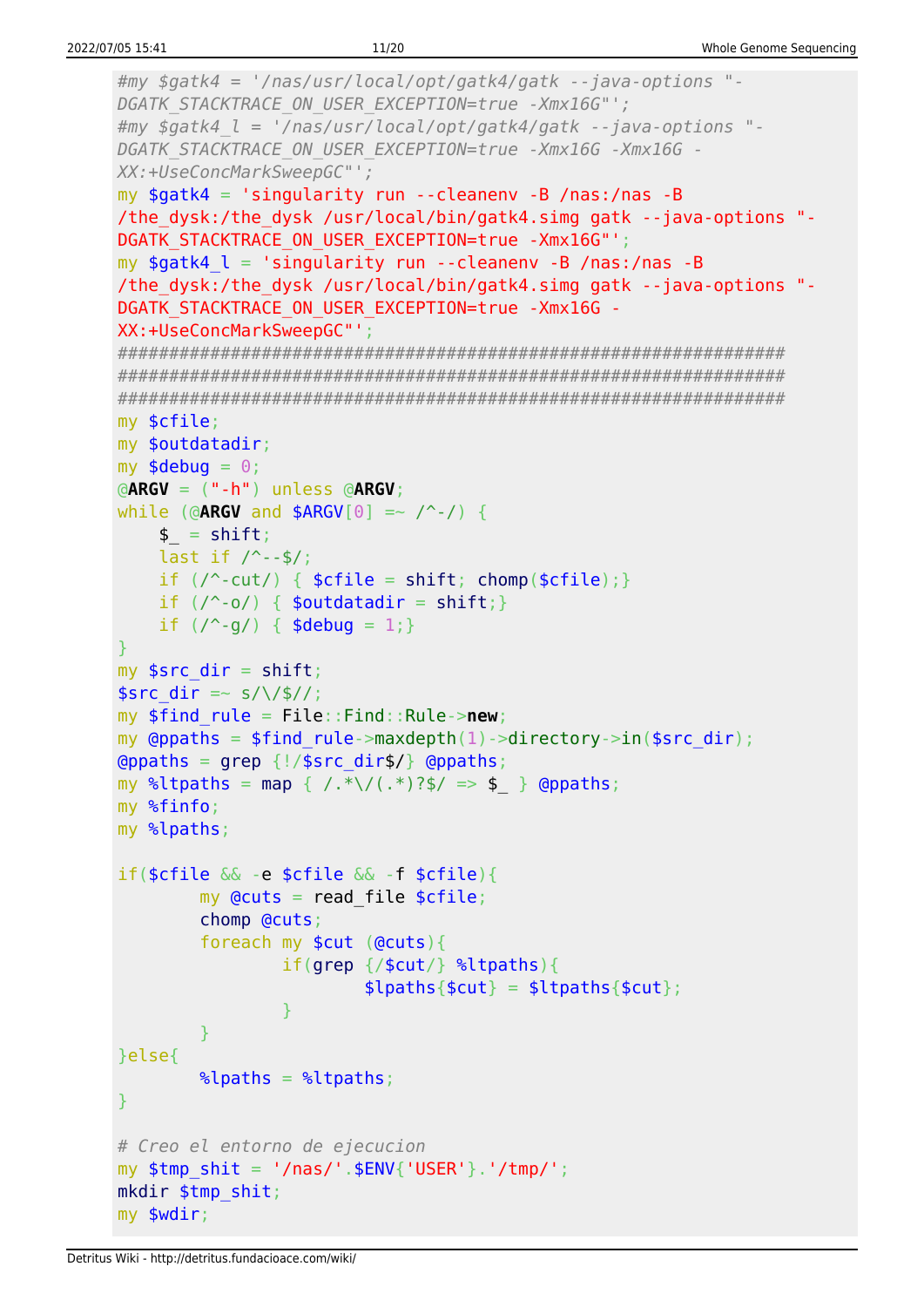```
if($outdatadir){
         mkdir $outdatadir;
         $wdir = $outdatadir;
}else{
        $wdir = $ENV{'}}'PWD'};}
my $outdir = $wdir.'/slurm';
mkdir $outdir;
#Recopilo la informacion de los archivos de entrada
foreach my $pollo (sort keys %lpaths){
         opendir PD, $lpaths{$pollo} or next;
        my @fqs = qrep { |}/^{\wedge}readdir PD;
         #$finfo{$pollo}{'name'} = $pollo;
        $finfo{$pollo}{'vab} = $lpaths{$pollo}$; foreach my $fq (@fqs) {
                 $ = $fa;my \ddot{q}ids = /^V(\d*?)\_L(\d*?)\_(\d*?)\_\d\.fq\.gz$/;
                 $finfo{}$pollo}{'fq name'} = 'V'.$ids[0].' L'.$ids[1];
                 push @{ $finfo{$pollo}{'fq_list'} }, $ids[2];
 }
}
#Creo y ejecuto los procesos
my @jobids;
foreach my $pollo (sort keys %finfo){
        my $udir = $wdir.'/'.$pollo; mkdir $udir;
        my $tmpdir = $udir.'/tmp': mkdir $tmpdir;
         my $resdir = $udir.'/results';
         mkdir $resdir;
        mv $gsconv = "";
         my @ujobids;
        (my $pname = $pollo) =~ s/-//q;
        for (my \text{ } $i=0; \text{ } $i<4; \text{ } $i++}{
                my $fqid = $finfo{$pollo}{'fq list'}[2*si]; my $orderfile = $outdir.'/bwa_'.$pollo.'_'.$i.'.sh';
                 open ORD, ">$orderfile" or die "Couldnt create file";
                 print ORD '#!/bin/bash'."\n";
                 print ORD '#SBATCH -J sam_'.$pollo."\n";
                 print ORD '#SBATCH --time=24:0:0'."\n";
                 print ORD '#SBATCH -o '.$outdir.'/bwa_'.$pollo.'-
%j'."\n";
                 print ORD '#SBATCH -c 8'."\n";
                  print ORD '#SBATCH --mem-per-cpu=4G'."\n";
                 print ORD '#SBATCH -p fast'."\n";
                 print ORD '#SBATCH --mail-
type=FAIL,TIME_LIMIT,STAGE_OUT'."\n"; #no quieres que te mande email de
todo
                 print ORD '#SBATCH --mail-user='."$ENV{'USER'}\n";
                 print ORD $bwa.' mem -t 4 -R
"@RG\tID:'.$finfo{$pollo}{'fq_name'}.'_'.$fqid.'\tSM:'.$pname.'\tPL:BGI
```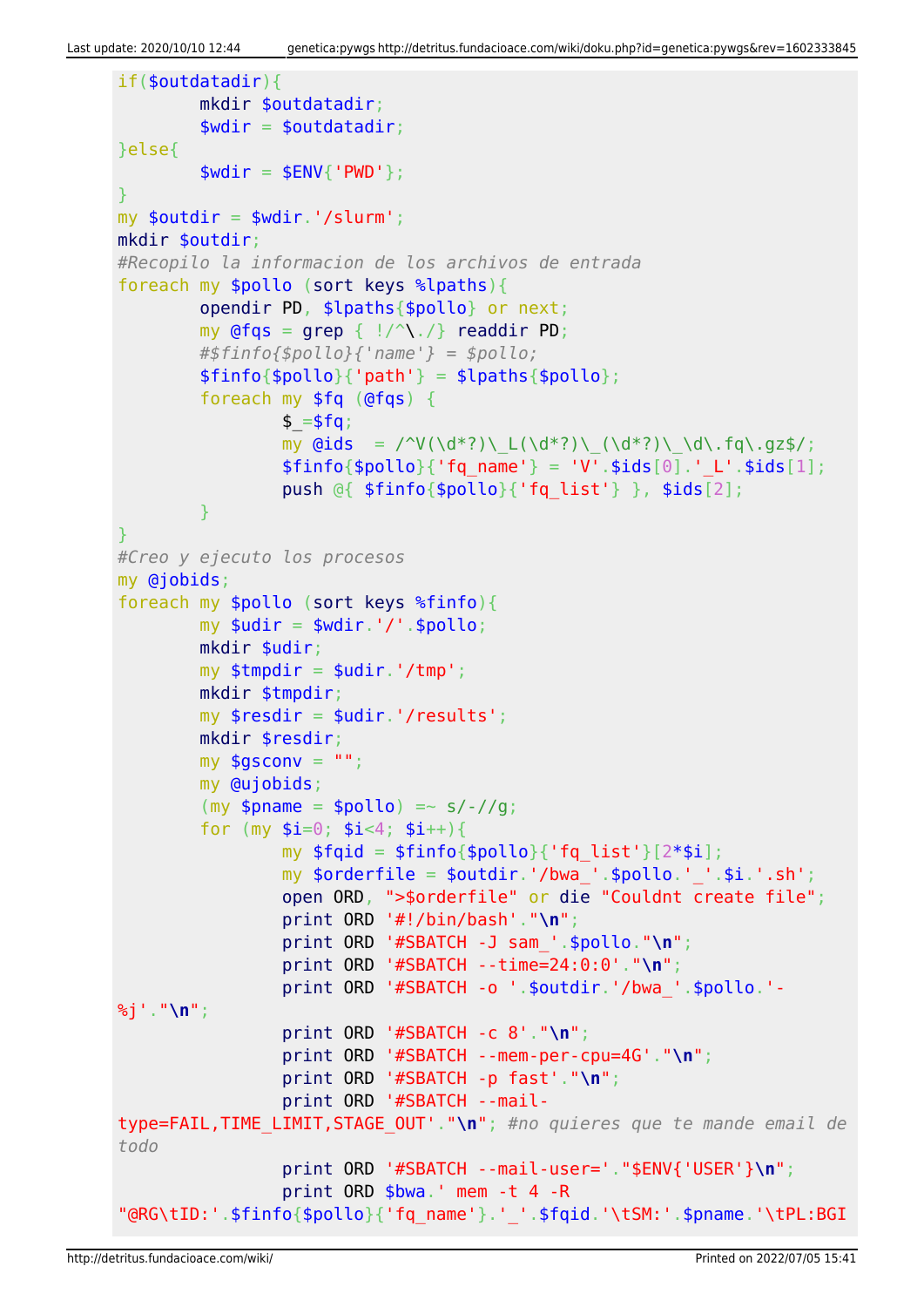```
\tPI:380" -M '.$ref dir.'/Homo sapiens assembly38
'.$finfo{$pollo}{'path'}.'/'.$finfo{$pollo}{'fq_name'}.'_'.$fqid.'_1.fq
.9Z'.$finfo{$pollo}{'path'}.'/'.$finfo{$pollo}{'fq name'}.' '.$fqid.' 2.fq
.gz > ' .$tmpdir.'/'.$pname.'_'.$i.'.sim'print ORD "n";close ORD:
                $gsconv = 'I=' .$tmpdir.'/'.$pname.'-'.'s1'.sam ';system("sbatch $orderfile");
        Y
        my \text{sortederfile} = \text{solution}.'/merge '.\text{spollo}.'.sh';
        open ORD, ">$orderfile";
        print ORD '#!/bin/bash'."\n'\n';
        print ORD '#SBATCH -J sam '.$pollo."\n";
        print ORD '#SBATCH -p fast'."\n";
        print ORD '#SBATCH -o '.$outdir.'/merge '.$pollo.'-%j'."\n";
        print ORD '#SBATCH -c 8'."\n";
        print ORD '#SBATCH --mem-per-cpu=4G'."\n";
        print ORD '#SBATCH -p fast'."\n'\nprint ORD '#SBATCH --mail-type=FAIL, TIME LIMIT, STAGE OUT'. "\n";
#no quieres que te mande email de todo
        print ORD '#SBATCH --mail-user='."$ENV{'USER'}\n";
        print ORD $picard.' MergeSamFiles '.$gsconv.'
0 = '.$tmpdir.'/'.$pname.'.sam'."\n";
        print ORD $picard.' SortSam I='.$tmpdir.'/'.$pname.'.sam
0='.$tmpdir.'/'.$pname.' sorted.bam SORT ORDER=coordinate'."\n";
        print ORD $samtools.' index
'.$tmpdir.'/'.$pname.' sorted.bam'."\n";
        close ORD:
        my $order = 'sbatch --dependency=singleton '.$orderfile;
        mv $uiobid = \sqrt{s}order\sqrt{s}:
        $ujobid = ( split ' ', $ujobid )[-1 ];\text{sortederfile} = \text{south}.'/verify '.$pollo.'.sh';
        open ORD, ">$orderfile";
        print ORD '#!/bin/bash'."\n";
        print ORD '#SBATCH -J verify_'.$pollo."\n";
        print ORD '#SBATCH -p fast'."\n\cdot;
        print ORD '#SBATCH -o ' $outdir.'/verify ' $pollo.'-%j'."\n";
        print ORD '#SBATCH -c 4'."\n";
        print ORD '#SBATCH --mem-per-cpu=4G'."\n";
        print ORD '#SBATCH -p fast'."\n";
        print ORD '#SBATCH --mail-type=FAIL, TIME LIMIT, STAGE OUT'. "\n";
#no quieres que te mande email de todo
        print ORD '#SBATCH --mail-user='."$ENV{'USER'}\n";
        print ORD $verifybamib. ' -- vcf
'.$ref dir.'/hapmap 3.3.hg38.vcf.gz --bam
'.$tmpdir.'/'.$pname.' sorted.bam --chip-none --maxDepth 1000 --precise
--verbose --ignoreRG --out '.$resdir.'/'.$pname.' verifybam |& grep -v
"Skipping marker"'."\n";
        close ORD;
```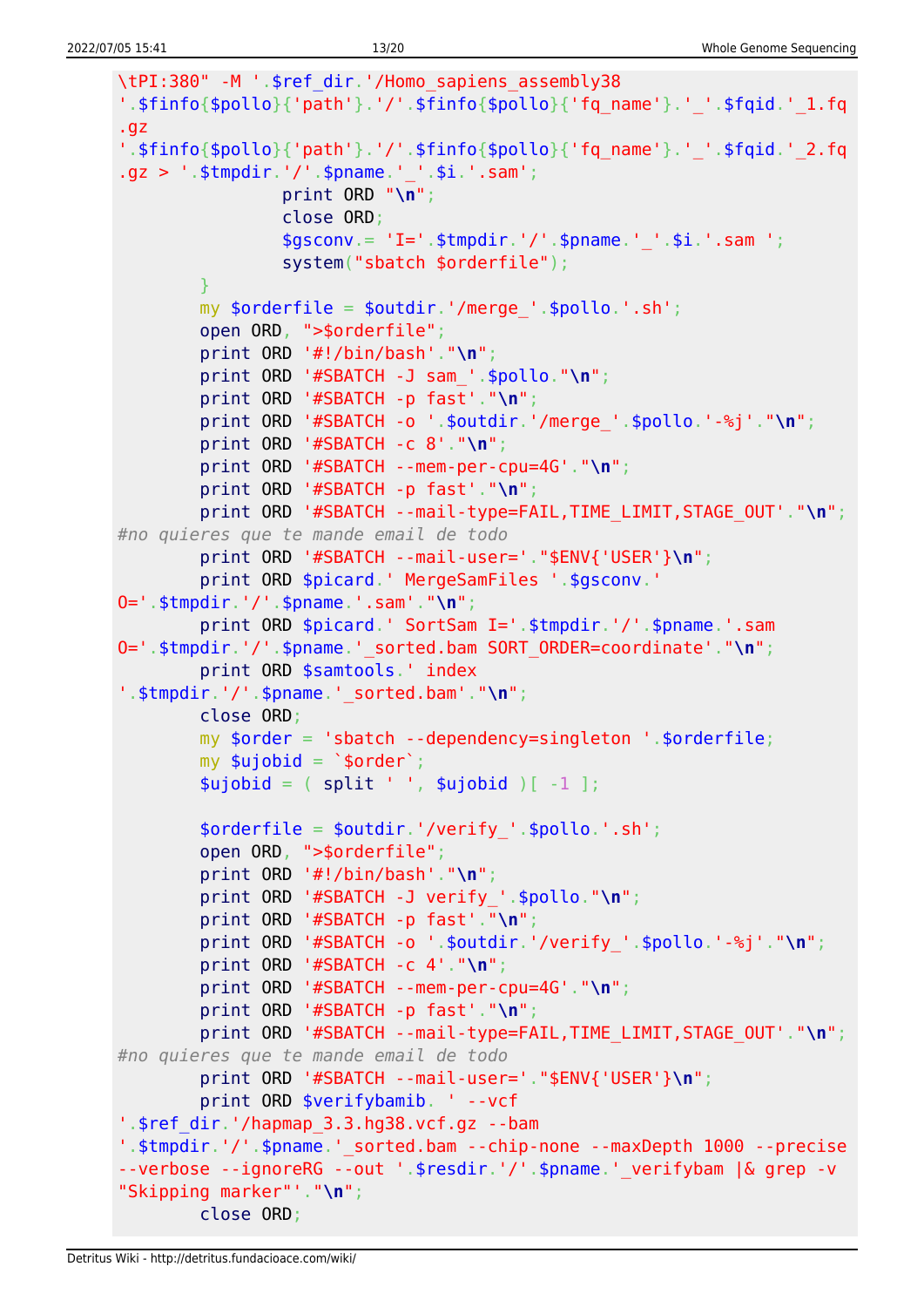```
 $order = 'sbatch --dependency=afterok:'.$ujobid.' '.$orderfile;
        my $jobid = '$order';split ' ', $jobid )[-1 ]; push @jobids, $jobid;
         $orderfile = $outdir.'/validate_'.$pollo.'.sh';
         open ORD, ">$orderfile";
         print ORD '#!/bin/bash'."\n";
         print ORD '#SBATCH -J validate_'.$pollo."\n";
         print ORD '#SBATCH -p fast'."\n";
         print ORD '#SBATCH -o '.$outdir.'/validate_'.$pollo.'-%j'."\n";
         print ORD '#SBATCH -c 12'."\n";
         print ORD '#SBATCH --mem-per-cpu=4G'."\n";
         print ORD '#SBATCH -p fast'."\n";
         print ORD '#SBATCH --mail-type=FAIL,TIME_LIMIT,STAGE_OUT'."\n";
#no quieres que te mande email de todo
         print ORD '#SBATCH --mail-user='."$ENV{'USER'}\n";
        print ORD $picard.' ValidateSamFile IGNORE=MATE NOT FOUND
IGNORE=MISSING_READ_GROUP IGNORE=RECORD_MISSING_READ_GROUP
I='.$tmpdir.'/'.$pname.'_sorted.bam'."\n";
         print ORD $picard.' MarkDuplicates
I='.$tmpdir.'/'.$pname.'_sorted.bam
O='.$tmpdir.'/'.$pname.'_GATKready.bam
METRICS FILE='.$resdir.'/'.$pname.' metrics.txt QUIET=true
MAX_RECORDS_IN_RAM=2000000_ASSUME_SORTED=TRUE CREATE_INDEX=TRUE'."\n";
         print ORD $gatk3.' -T DepthOfCoverage -R
'.$ref dir.'/Homo sapiens assembly38.fasta -nt 1 -ct 10 -ct 15 -ct 20 -
ct 30 --omitDepthOutputAtEachBase --omitIntervalStatistics --
omitLocusTable -L '.$ref_dir.'/MGI_Exome_Capture_V5_bis2.bed -I
'.$tmpdir.'/'.$pname.' GATKready.bam -o
'.$resdir.'/'.$pname.'_exome_coverage'."\n";
         print ORD $gatk4.' BaseRecalibrator -I
'.$tmpdir.'/'.$pname.'_GATKready.bam -R
'.$ref_dir.'/Homo_sapiens_assembly38.fasta --known-sites
'.$ref_dir.'/Mills_and_1000G_gold_standard.indels.hg38.vcf.gz --known-
sites '.$ref_dir.'/dbsnp_146.hg38.vcf.gz --known-sites
'.$ref_dir.'/1000G_phase1.snps.high_confidence.hg38.vcf.gz -O
'.$resdir.'/'.$pname.'_recal_data.table1'."\n";
         print ORD $gatk4.' ApplyBQSR -R
'.$ref dir.'/Homo sapiens assembly38.fasta -I
'.$tmpdir.'/'.$pname.'_GATKready.bam -bqsr-recal-file
'.$resdir.'/'.$pname.'_recal_data.table1 -O
'.$resdir.'/'.$pname.'_recal.bam'."\n";
         print ORD $gatk4.' AnalyzeCovariates -bqsr
'.$resdir.'/'.$pname.' recal data.table1 --plots
'.$resdir.'/'.$pname.'_AnalyzeCovariates.pdf'."\n";
         print ORD $gatk4.' BaseRecalibrator -I
'.$resdir.'/'.$pname.'_recal.bam -R
'.$ref dir.'/Homo sapiens assembly38.fasta --known-sites
'.$ref_dir.'/Mills_and_1000G_gold_standard.indels.hg38.vcf.gz --known-
sites '.$ref_dir.'/dbsnp_146.hg38.vcf.gz --known-sites
'.$ref_dir.'/1000G_phase1.snps.high_confidence.hg38.vcf.gz -O
```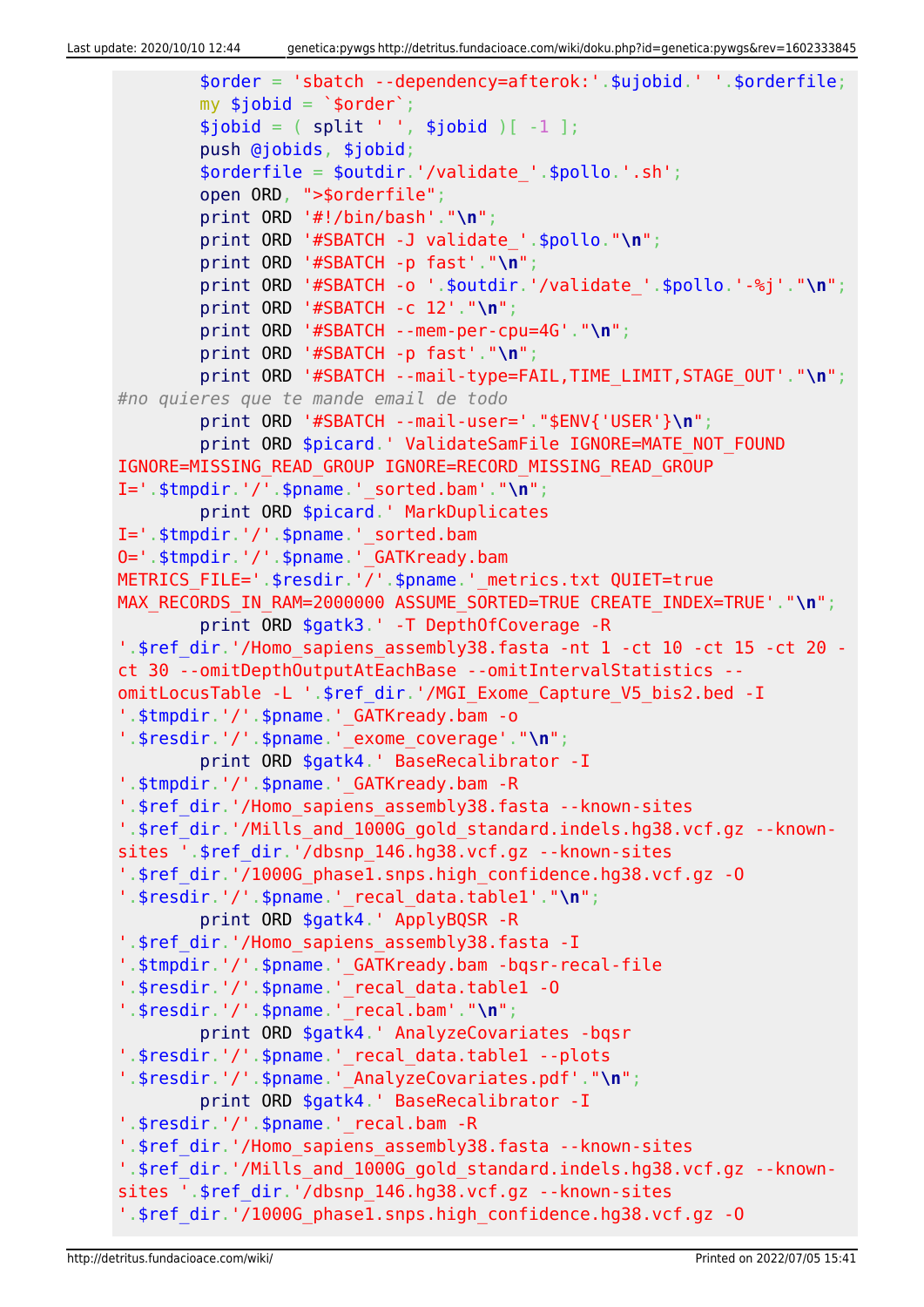```
'.$resdir.'/'.$pname.'_recal_data.table2'."\n";
         print ORD $gatk4.' AnalyzeCovariates -before
'.$resdir.'/'.$pname.'_recal_data.table1 -after
'.$resdir.'/'.$pname.' recal data.table2 -plots
'.$resdir.'/'.$pname.'_before-after-plots.pdf'."\n";
         print ORD $gatk4.' HaplotypeCaller -R
'.$ref dir.'/Homo sapiens assembly38.fasta -I
'.$resdir.'/'.$pname.'_recal.bam -ERC GVCF --dbsnp
'.$ref_dir.'/dbsnp_146.hg38.vcf.gz -O
'.$resdir.'/'.$pname.'_raw.snps.indels.g.vcf.gz'."\n";
         print ORD $gatk4_l.' VariantEval -R
'.$ref_dir.'/Homo_sapiens_assembly38.fasta -L
'.$ref dir.'/MGI Exome Capture V5 bis2.bed -D
'.$ref_dir.'/dbsnp_146.hg38.vcf.gz -O
'.$resdir.'/'.$pname.'_eval.gatkreport --eval
'.$resdir.'/'.$pname.'_raw.snps.indels.g.vcf.gz'."\n";
         close ORD;
         $order = 'sbatch --dependency=afterok:'.$ujobid.' '.$orderfile;
        $iobi = 'sorder';split ' ', $jobid )[-1 ]; push @jobids, $jobid;
}
my \text{forderfile} = \text{south}', '/wgs end.sh';
open ORD, ">$orderfile";
print ORD '#!/bin/bash'."\n";
print ORD '#SBATCH -J wgs_end'."\n";
print ORD '#SBATCH --mail-type=END'."\n"; #email cuando termine o falle
print ORD '#SBATCH --mail-user='."$ENV{'USER'}\n";
print ORD '#SBATCH -o '.$outdir.'/wgs_end-%j'."\n";
unless ($debug){
         print ORD "rm -rf $w_dir/*/tmp\n";
}else{
         print ORD ":\n";
}
close ORD;
my join(','',@jobids);my $order = 'sbatch --depend=afterok:'.$sjobs.' '.$orderfile;
print "$order\n";
exec($order);
```
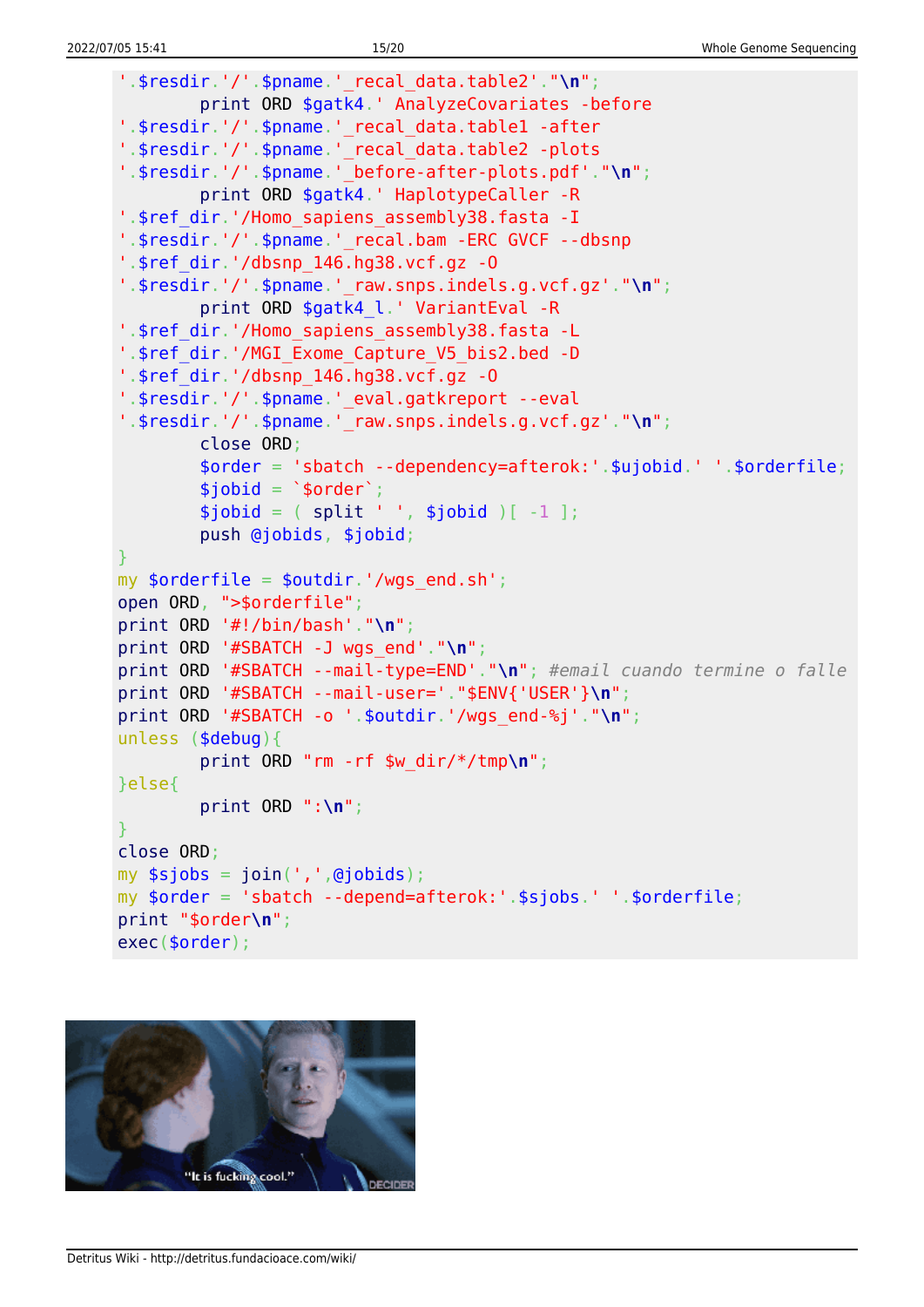## **Ejecucion**

La forma correcta de ejecutar el script es,

```
$ ./wgs.pl -o /the_dysk/BGI_exome/F18FTSEUET0180/WGS
/the_dysk/BGI_exome/F18FTSEUET0180/HUMehbE/
```
La opción -o indica al script donde guardar los resultados, en este caso en /the\_dysk/BGI\_exome/F18FTSEUET0180/WGS . Los datos se leeran desde /the\_dysk/BGI\_exome/F18FTSEUET0180/HUMehbE/ ,

La opcion -o no es obligatoria. En caso de no suministrar un directorio de salida, esta se escribira en el directorio actual desde donde se ejeuta el script.

Los resultados se escriben en el directorio de salida, haciendo un subdirectorio para cada sujeto analizado y siguiendo las mismas convenciones del input,

[osotolongo@brick03 WGS]\$ ls /the\_dysk/BGI\_exome/F18FTSEUET0180/WGS seq-1 seq-11 seq-13 seq-15 seq-17 seq-19 seq-20 seq-22 seq-24 seq-26 seq-28 seq-4 seq-6 seq-8 slurm seq-10 seq-12 seq-14 seq-16 seq-18 seq-2 seq-21 seq-23 seq-25 seq-27 seq-3 seq-5 seq-7 seq-9

Dentro de cada sujeto se crea u n directorio results con los resultados del analisis,

```
[osotolongo@brick03 WGS]$ tree seq-1
seq-1
└── results
     - segl AnalyzeCovariates.pdf
       - seql before-after-plots.pdf
       - seql eval.gatkreport
      - seql exome coverage.sample statistics
       - segl exome coverage.sample summary
        ├── seq1_metrics.txt
      - seql raw.snps.indels.g.vcf.gz
       - seql raw.snps.indels.g.vcf.gz.tbi
       - seql recal.bai
       ├── seq1_recal.bam
      - seql recal data.table1
       - seql recal data.table2
       - seql verifybam.depthSM
       - seql verifybam.log
       - segl verifybam.selfSM
1 directory, 15 files
```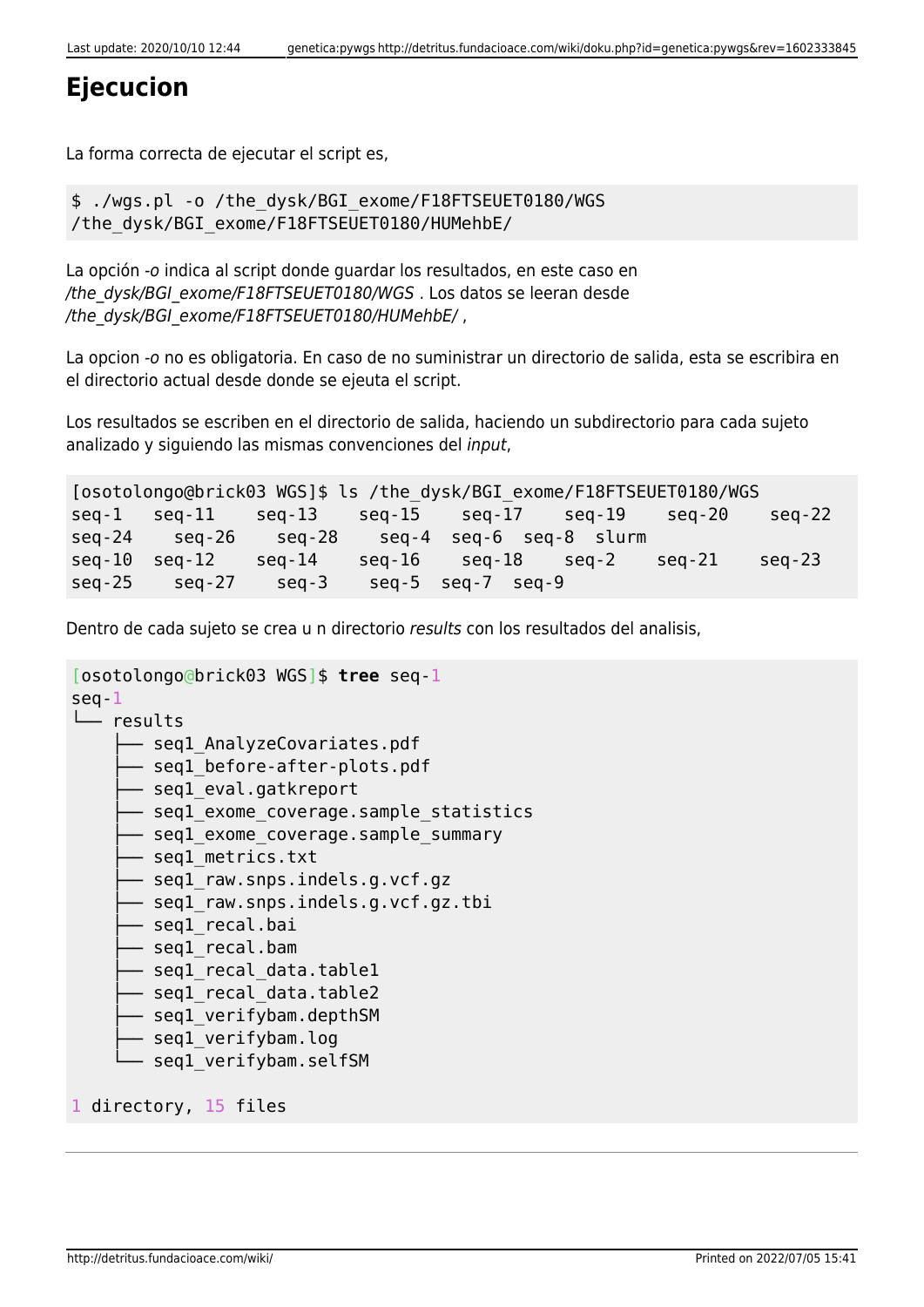#### **trick**

Esta estructura permitiria ejecutar,

\$ ./wgs.pl -o /the\_dysk/BGI\_exome/F18FTSEUET0180/HUMehbE /the\_dysk/BGI\_exome/F18FTSEUET0180/HUMehbE

y **en caso de no tener problemas con los permisos**, los resultados quedarian en un directorio dentro del mismo sujeto de proyecto. No se ha hecho asi por defecto previendo precisamente los problemas de permisos.

## **Troubleshooting**

Pueden ocurrir multitud de problemas en la ejecucion del script. Afortunadamente un fallo en uno de las tareas afecta solamente al sujeto individual sobre el que se realiza la tarea. El resto de sujetos se procesara correctamente.

Al ocurrir un fallo en algun script, el sistema enviara un email informando del fallo y el jobid asociado. Toda la informacion ira en el subject del email.

### **ejemplo 1**

Aqui se informa que la tarea con *jobid = 154540* ha fallado. Tambien sabemos que esta relacionada con el sujeto seq-27.

```
SLURM Job_id=154540 Name=sam_seq-27 Failed, Run time 00:28:28, FAILED,
ExitCode 1
```
Ahora, dentro del directorio de output se crea un directorio llamado slurm donde se guardan todos los logs de ejecucion de las tareas. Hemos de buscar este fallo en particular por el jobid,

```
[osotolongo@brick03 WGS]$ ls slurm/ | grep 154540
bwa_seq-27-154540
```
una vez localizado el log correcto podeos buscar el error manualmente,

[osotolongo@brick03 WGS]\$ less slurm/bwa\_seq-27-154540

o simplemente hacer algun grep,

```
[osotolongo@brick03 WGS]$ grep -i error slurm/bwa_seq-27-154540
[gzread] Input/output error
```
Como informacion adicional, en el directorio slurm tambien se guardan los scripts a ejecutar para cada parte del proceso,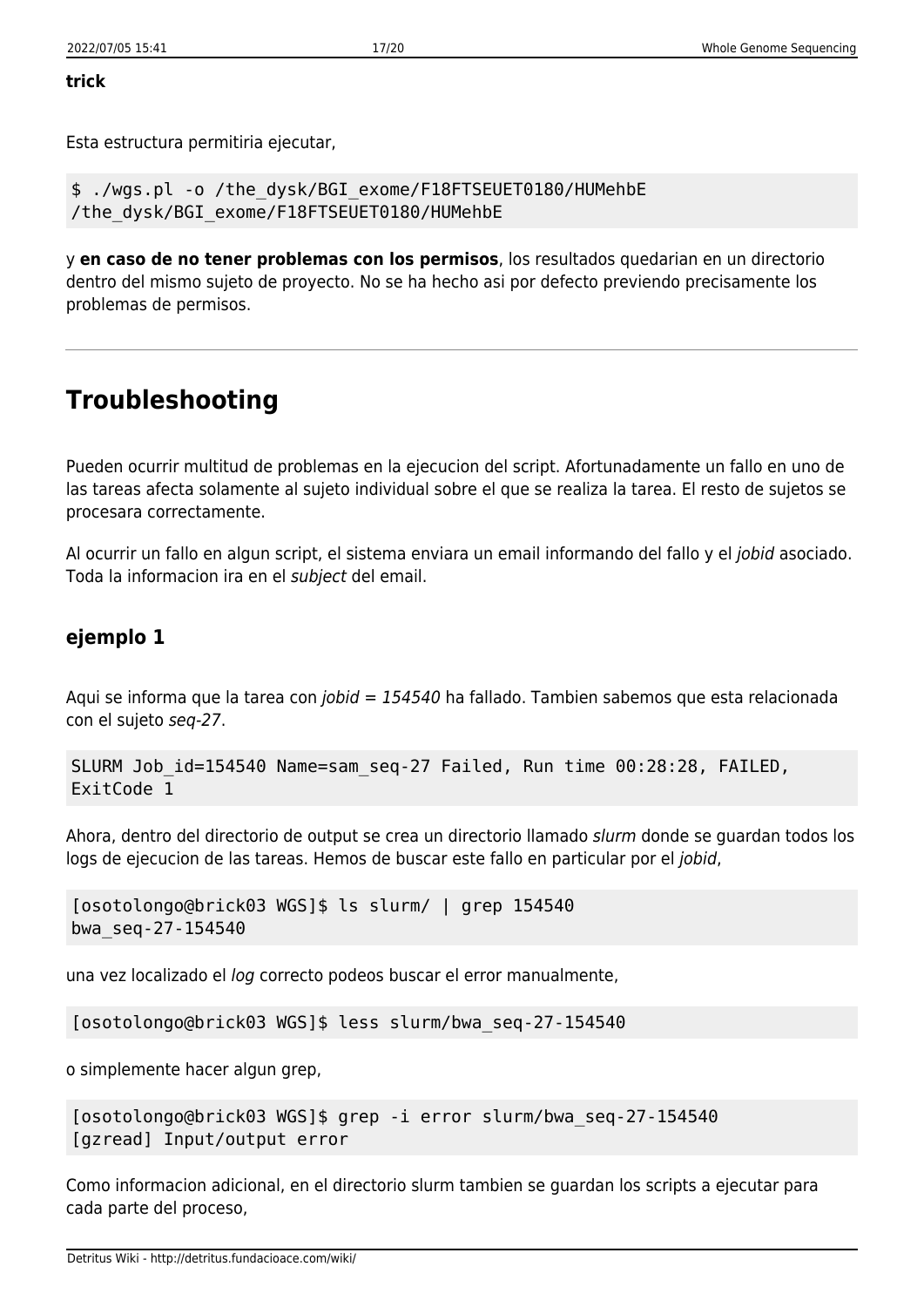```
[osotolongo@brick03 WGS]$ ls slurm/ | grep seq-27 | grep sh
bwa_seq-27_0.sh
bwaseq-27 1.sh
bwa_seq-27_2.sh
bwa_seq-27_3.sh
merge_seq-27.sh
validate_seq-27.sh
verify_seq-27.sh
```
El nombre del log nos dice que ha fallado alguno de los bwa. En caso de querer depurar mas lo que ha pasado podemos leer el log y encontrar cual de los comandos ha fallado exactamente.

### **ejemplo 2**

Algo menos basico, recibimos un email con subject,

```
SLURM Job_id=154595 Name=validate_seq-8 Failed, Run time 01:01:18, FAILED,
ExitCode 2
```
y buscamos el log correspondiente,

```
[osotolongo@brick03 WGS]$ ls slurm/ | grep 154595
validate_seq-8-154595
```
Aqui si hacemos,

```
[osotolongo@brick03 WGS]$ grep -i error slurm/validate_seq-8-154595
```
obtenemos un monton de informacion ya que el error ocurrio a un nivel y todos los niveles posteriores arrojan errores. Asi que no hay mas remediio que leerse el log con calma, y vemos que mientras se hace **MarkDuplicates** tenemos un error de Java,

```
Exception in thread "main" picard.PicardException: Exception writing
ReadEnds to file.
        \mathbf{a}picard.sam.markduplicates.util.ReadEndsForMarkDuplicatesCodec.decode(ReadEnd
sForMarkDuplicatesCodec.java:110)
         at
picard.sam.markduplicates.util.ReadEndsForMarkDuplicatesCodec.decode(ReadEnd
sForMarkDuplicatesCodec.java:32)
         at
htsjdk.samtools.util.SortingCollection$FileRecordIterator.advance(SortingCol
lection.java:630)
         at
htsjdk.samtools.util.SortingCollection$FileRecordIterator.next(SortingCollec
tion.java:620)
         at htsjdk.samtools.util.PeekIterator.peek(PeekIterator.java:69)
         at
htsjdk.samtools.util.SortingCollection$PeekFileRecordIteratorComparator.comp
```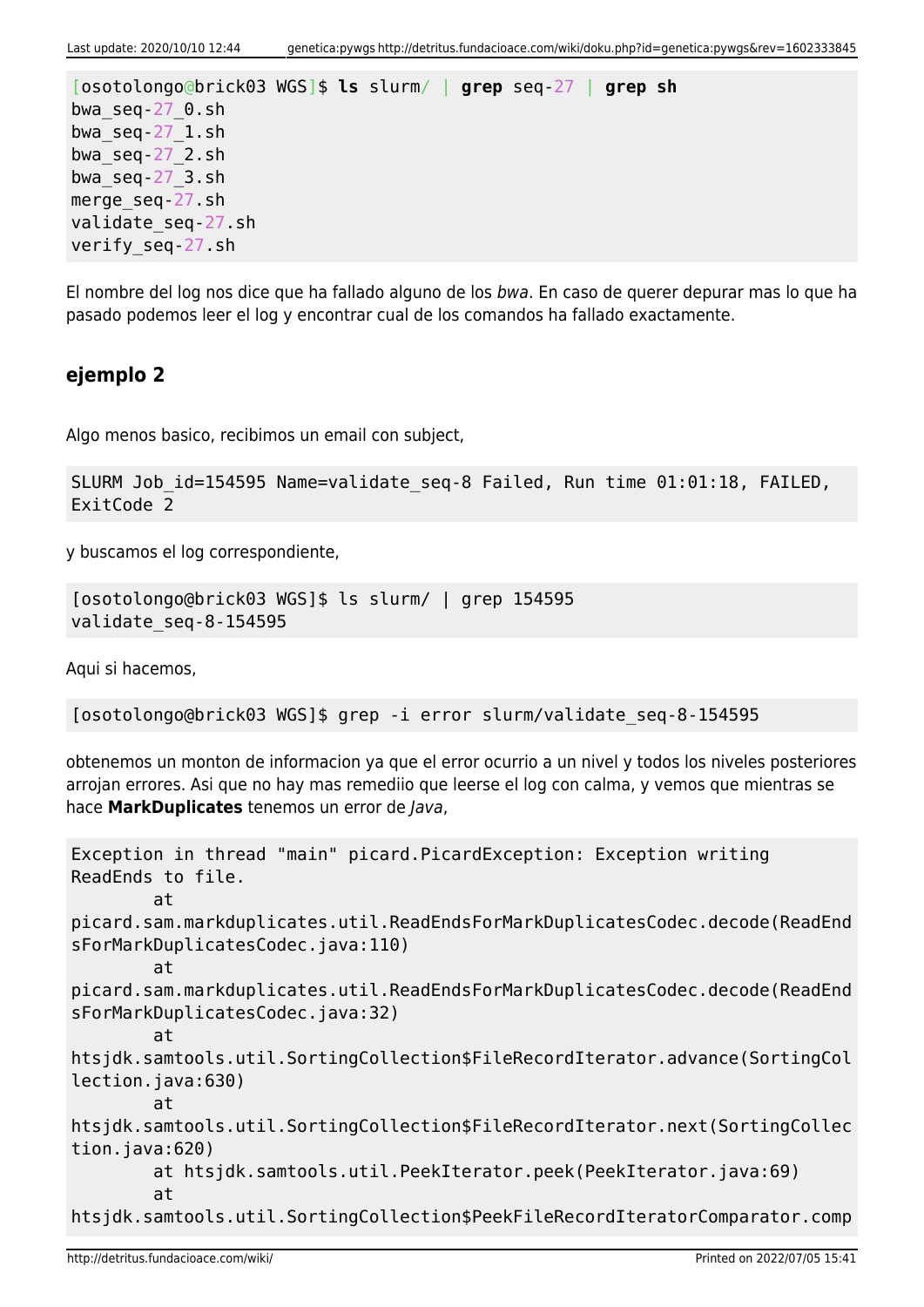```
are(SortingCollection.java:655)
         at
htsjdk.samtools.util.SortingCollection$PeekFileRecordIteratorComparator.comp
are(SortingCollection.java:652)
         at java.util.TreeMap.compare(TreeMap.java:1295)
         at java.util.TreeMap.put(TreeMap.java:538)
         at java.util.TreeSet.add(TreeSet.java:255)
         at
htsjdk.samtools.util.SortingCollection$MergingIterator.next(SortingCollectio
n.java:566)
         at
picard.sam.markduplicates.MarkDuplicates.generateDuplicateIndexes(MarkDuplic
ates.java:729)
         at
picard.sam.markduplicates.MarkDuplicates.doWork(MarkDuplicates.java:259)
         at
picard.cmdline.CommandLineProgram.instanceMain(CommandLineProgram.java:305)
         at
picard.cmdline.PicardCommandLine.instanceMain(PicardCommandLine.java:103)
         at picard.cmdline.PicardCommandLine.main(PicardCommandLine.java:113)
Caused by: java.io.IOException: failed to read chunk
         at
org.xerial.snappy.SnappyInputStream.hasNextChunk(SnappyInputStream.java:433)
         at
org.xerial.snappy.SnappyInputStream.read(SnappyInputStream.java:167)
         at java.io.DataInputStream.readFully(DataInputStream.java:195)
         at java.io.DataInputStream.readLong(DataInputStream.java:416)
         at
picard.sam.markduplicates.util.ReadEndsForMarkDuplicatesCodec.decode(ReadEnd
sForMarkDuplicatesCodec.java:92)
         ... 15 more
```
Este error desencadena todos los demas errores.

Dado que sabemos que este log corresponde al script validate seq-8.sh podemos encontrar rapidamente el comando culpable del error,

```
[osotolongo@brick03 WGS]$ grep MarkDuplicates slurm/validate_seq-8.sh
java -Djava.io.tmpdir=/nas/osotolongo/tmp/ -Xmx8g -jar
/nas/usr/local/bin/picard.jar MarkDuplicates
I=/the_dysk/BGI_exome/F18FTSEUET0180/WGS/seq-8/tmp/seq8_sorted.bam
O=/the_dysk/BGI_exome/F18FTSEUET0180/WGS/seq-8/tmp/seq8_GATKready.bam
METRICS FILE=/the dysk/BGI exome/F18FTSEUET0180/WGS/seq-8/tmp/seq8 metrics.t
xt QUIET=true MAX_RECORDS_IN_RAM=2000000 ASSUME_SORTED=TRUE
CREATE_INDEX=TRUE
```
e intentar reparar lo que este mal.